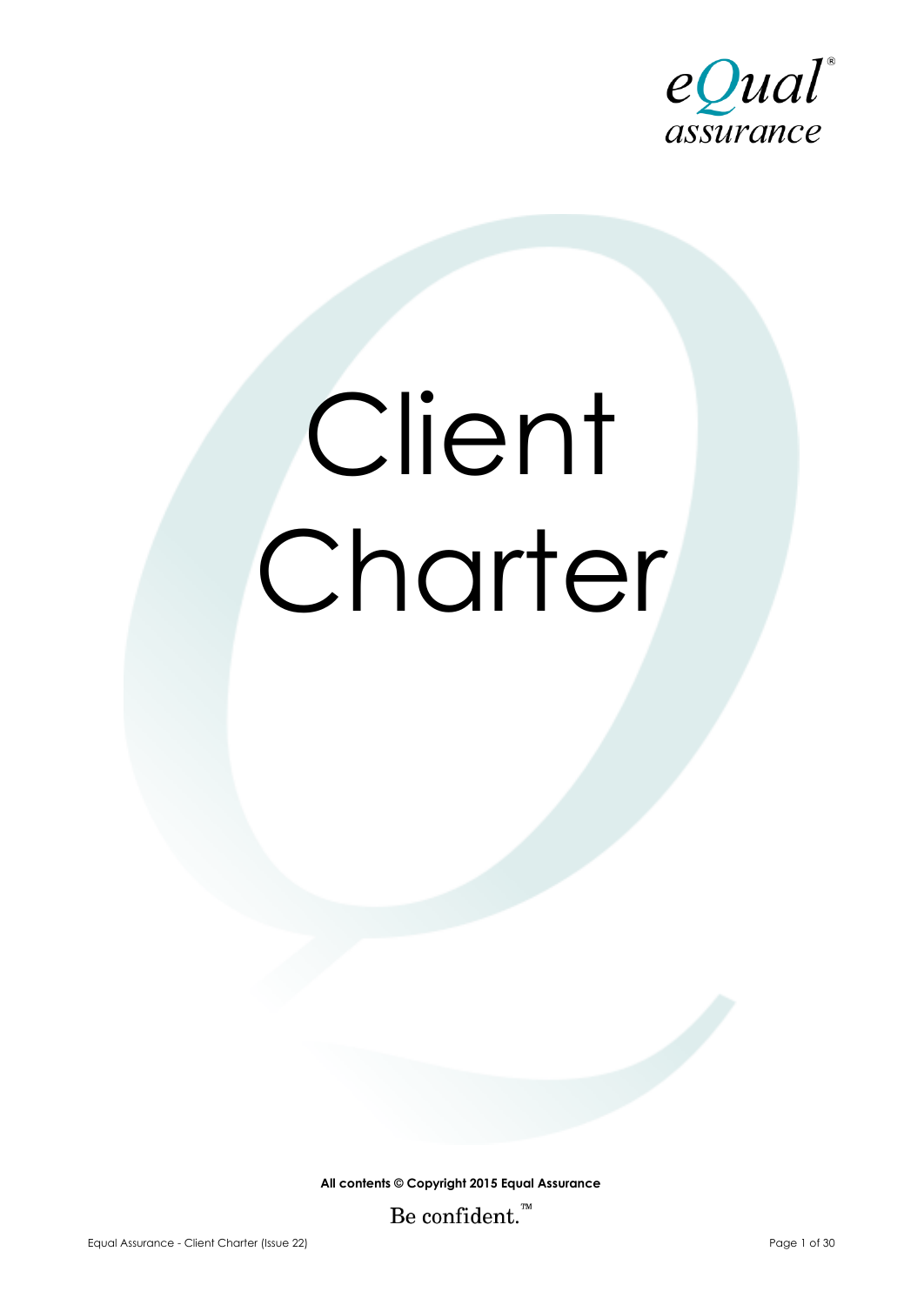

# **Table of Contents**

| <b>Section</b>                                                              | <u>Topic</u><br>Page                                |
|-----------------------------------------------------------------------------|-----------------------------------------------------|
| 1.                                                                          |                                                     |
| 1.1<br>1.2<br>1.3<br>1.4                                                    |                                                     |
| 2.                                                                          |                                                     |
| 3.                                                                          |                                                     |
| 4.                                                                          |                                                     |
| 4.1<br>4.2<br>4.3<br>4.4                                                    |                                                     |
| 5.                                                                          | Supporting confidence requirements21                |
| 5.1<br>5.2<br>5.3<br>5.4<br>5.5<br>5.6<br>5.7<br>8.3<br>8.3<br>5.10<br>5.11 |                                                     |
| 6.                                                                          | Using certification and the Q-Mark <sup>TM</sup> 27 |
| 6.1<br>6.2<br>6.3                                                           | Use of the Certificate, Q-Mark™ and other Marks27   |
| 7.                                                                          |                                                     |
| 8.                                                                          |                                                     |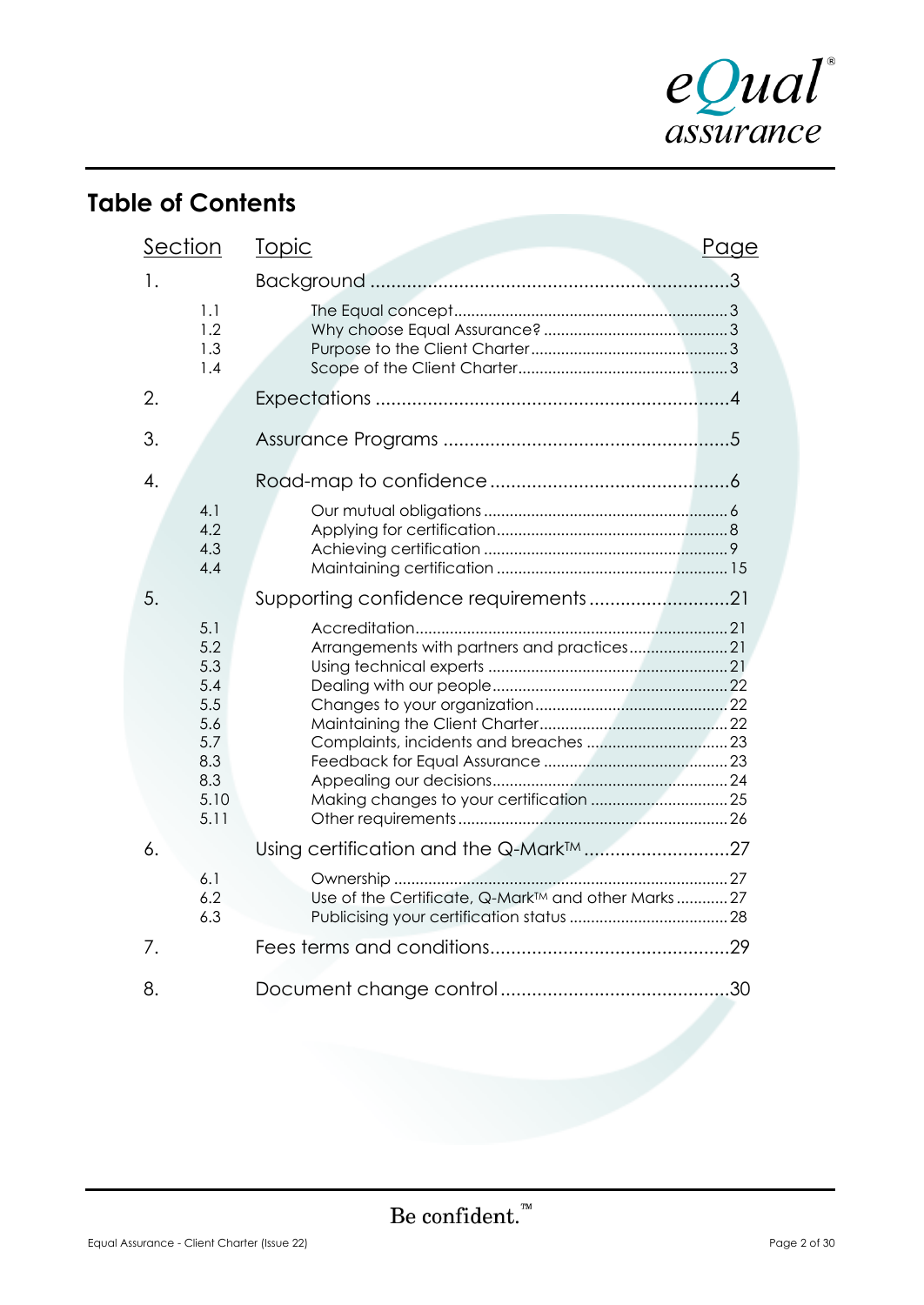

# **1. Background**

# **1.1 The Equal concept**

Initially established as a management services organization back in 1994, Equal Assurance has evolved from an accredited conformity assessment body (CAB) to a world-wide confederation of accredited certifiers and audit practices. Further details regarding our confederated framework are provided in the Assurance Charter.

For the purposes of simplicity, further reference in this Client Charter to Equal Assurance shall also apply to the Partner organization providing the certification (as recorded in the Proposal), both jointly and/or severally, excepted where otherwise noted.

# **1.2 Why choose Equal Assurance?**

As a client, there are a number of benefits for you in choosing Equal Assurance.

In line with the broader mission and vision of all Equal Group Enterprises, Equal Assurance functions as a confederation of independent management practices. This sets us apart from our competitors by allowing you to develop and maintains a one-to-one relationship with the relevant audit practice (or Client Owner/Manager), through the Equal Assurance co-operative network.

Another fundamental point of difference is that we are in the business of *assurance*; certification is the result of assurance, and not just the purpose for it. In the end, you and your stakeholders want *confidence*, and not just a piece of paper that says so. This means providing products and services that are risk-based, risk-reported and risk-managed.

Other features of excellence come standard at Equal Assurance, including superior audit personnel, streamlined, real-time and online support, and easy to follow assurance processes. Further details are provided at [www.equalassurance.com.](http://www.equalassurance.com/)

# **1.3 Purpose to the Client Charter**

In line with our Assurance Charter, The Equal Assurance Management System (TEAMS) and *Qdos* (our online data operating system), the purpose of the Client Charter is to describe the assurance programs we provide, the requirements that govern them, and how these requirements apply to you, as a Client. Certified clients are required to document and implement the relevant requirements of the Client Charter (e.g.: assurance program requirements as per Clause 3, procedures for publicising certification status as per Clause 6.3, etc.) within their own management system.

# **1.4 Scope of the Client Charter**

The Client Charter forms the basis of the relationship between us and our clients for the provision of its assurance programs world-wide. Therefore, it is important that you make yourself aware of the information contained in the Client Charter before engaging us. Clients of Equal Assurance are kept abreast of changes to the Client Charter, as detailed in 5.6.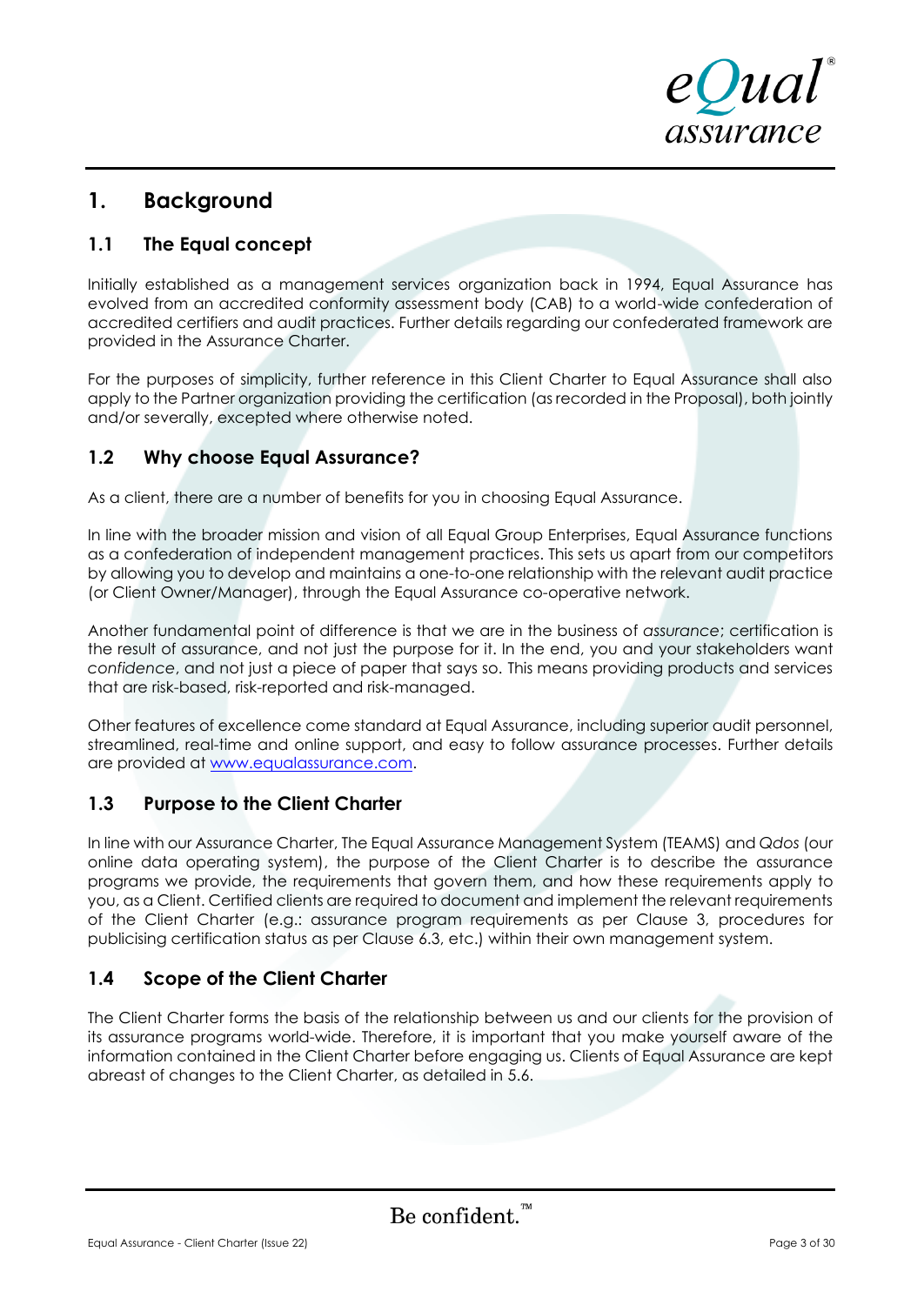

# **2. Expectations**

At the heart of any sound relationship is the disclosure of expectations; what you expect from us, and what we expect from you.

Our mission is to be the cornerstone of your profile of confidence in the capability of your management systems to realise desirable outcomes.

In order to achieve this, you can expect our audit personnel to be:

- Professional: When we say we'll do something, we'll do it and do it right.
- Dedicated: We understand the importance of what we do, for you and your stakeholders.
- Responsive: We'll return your calls and emails, and service your needs as soon as possible.
- Systematic: We will have a structured and methodical approach to everything we do.
- Intelligent: We will evaluate what we see in the context of your operations.
- Polite: We will treat people with respect, and not act with arrogance or impunity.
- Articulate: We'll talk to people at all levels, say what we mean, and report what we say.
- Empathic: We will seek to understand things from your point of view.
- Competent: We will be clear on what we know, and admit what we don't know.
- Objective: We will seek to identify improvement opportunities whilst remaining impartial.
- Courageous: We will not be bullied by people, and stand our ground on things that matter.
- Humble: We will acknowledge areas where we can improve, and take steps to do so.

Our style of audit will be not one where we are looking for problems, but one where we wish to be satisfied that your management systems are capable. This style of auditing ensures that, if we do find problems, we will seek to report the *systemic causes* behind them, and not just the problems themselves. In turn this approach then ensures resulting solutions are *engineered into* your organization's practices, rather than simply applying quick-fix temporary solutions.

For this to occur, we expect our clients to be fully committed to meaningful management systems that deliver genuine results. More specifically, we expect our clients to be:

- Strategic: Our clients value their management systems at all organizational levels.
- Open-minded: Our clients are willing to listen to, and learn from, our audit personnel.
- Co-operative: Our clients cooperate with our audit personnel, so as to achieve shared goals.
- Transparent: Our clients provide us the information and access needed to do our job right.
- Responsible: Our clients act responsibly, and take responsibility for their actions.
- Ethical: Our clients do not exploit people, customers, suppliers or the environment.

In the end, we seek to work with clients like you who understand intimately the importance of sound and coherent management systems, and look to organizations like Equal Assurance to provide them with confidence in the extent to which these management systems are capable of achieving outcomes desirable to your management, your people, your customers, your suppliers, the environment, and society in general. Ultimately, compliance is your responsibility, not ours.

Finally, whilst we remain confident this will never happen to you, Equal Assurance does retain the right to withdraw its services at any stage where continuing to provide services would, in the opinion of Equal Assurance, present a unacceptable and material risk to us, and/or to the needs and expectations of your people, your customers, your suppliers, the environment, and society.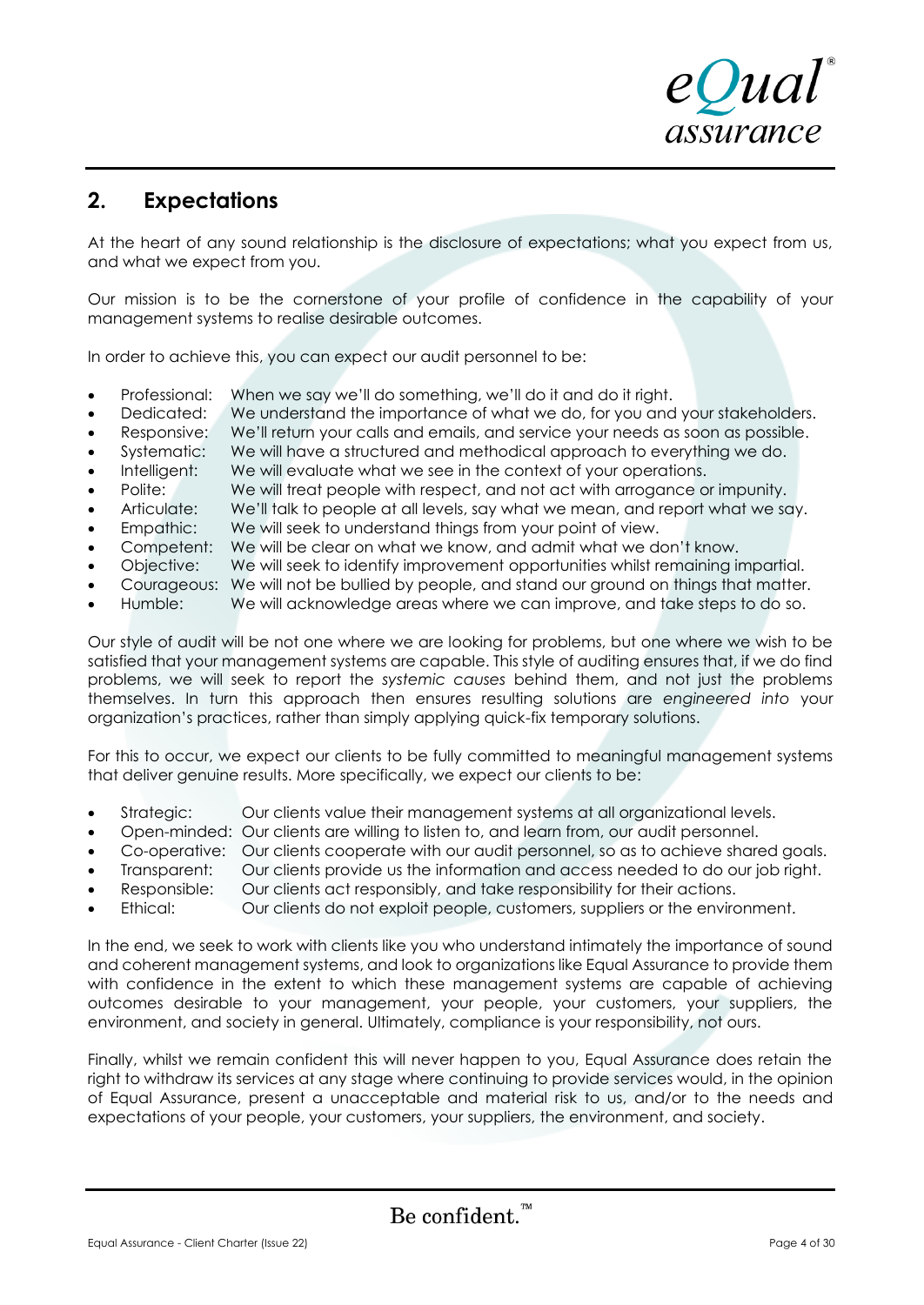

# **3. Assurance Programs**

Equal Assurance currently maintains the following assurance programs:



All assurance programs are delivered through Integrated Audit Criteria, the Guides for which are available from our website at [www.equalassurance.com/publications.](http://www.equalassurance.com/publications)

Where an assurance program is under development (e.g. ISO 13485), Equal Assurance offers clients a "Certificate of Verification", delivered with a related assurance program. It does not attest to a level of compliance, but does confirm that an audit to the relevant criteria has been performed.

Upon requested, we are able to prepare a "Certificate of Registration" as a means of translating the official "Certificate of Confidence" (see 4.3.3.4) into the local language. The Certificate of Registration shall only remain valid for as long as the Certificate of Confidence also remains valid.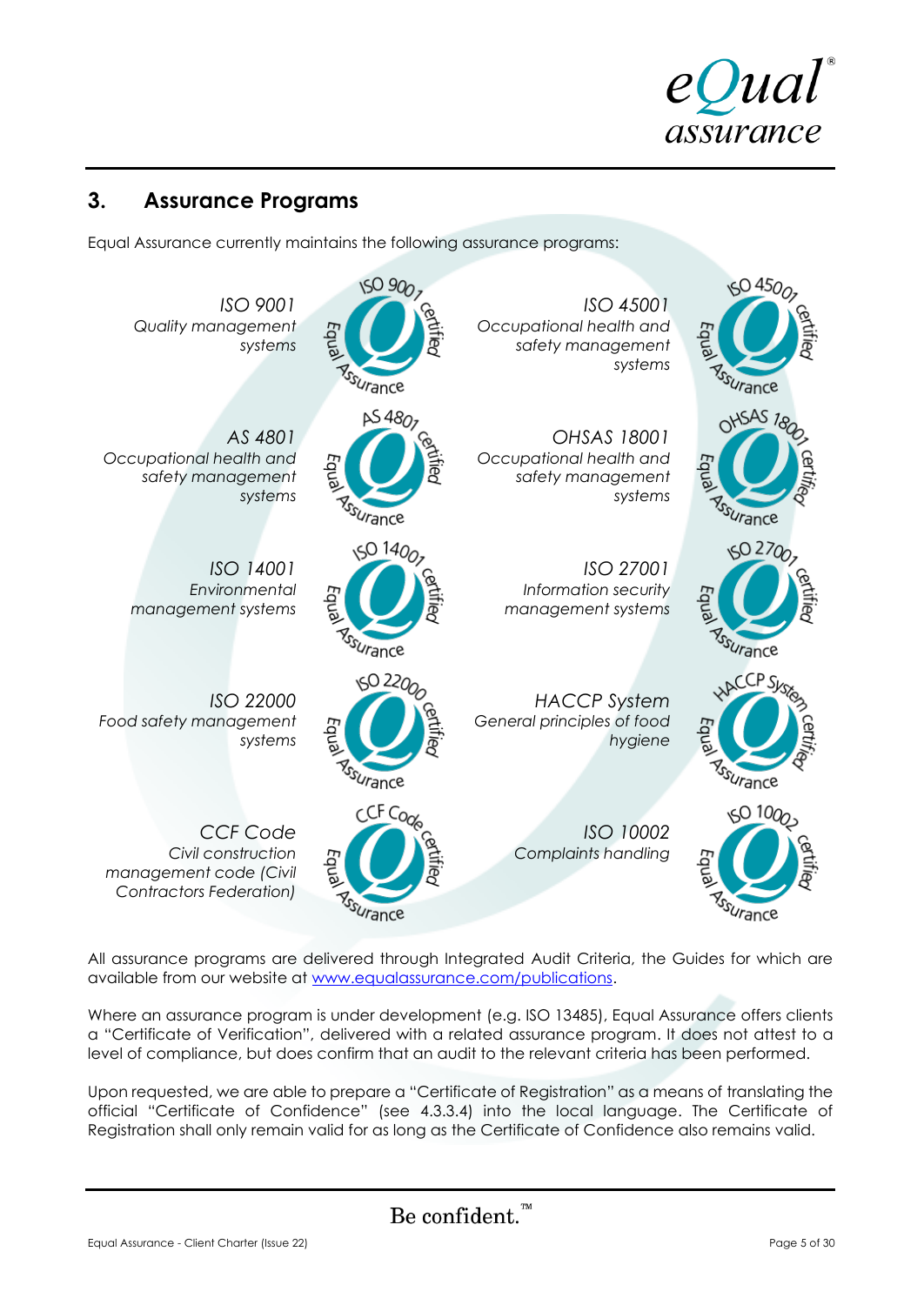eQual assurance

# **4. Road-map to confidence**

# **4.1 Our mutual obligations**

As a Client, you can be confident that our assurance programs comply with our Audit Charter and, where required, the applicable versions of ISO/IEC 17021 "*Conformity assessment – Requirements for bodies providing audit and certification of management systems".* The requirements:

- apply to all our accredited assurance programs;
- can apply, at our discretion, in part or in whole, to other non-accredited assurance programs;
- marked thus (\*) shall typically not apply to the CCF Code Assurance Program and the HACCP System Assurance Program; and
- do not apply necessarily to other related products and services (e.g. training).

Assurance programs we administer include a two-stage initial audit, surveillance audits\* in the first and second years, and a re-certification audit in the third\* year prior to expiration of certification. For initial certification, the certification cycle begins at either the date the certification decision or the start date of the Certification Audit (see 4.3.3), whichever is sooner. Our Certification Flowchart provides further details and can be downloaded from our website.

In general, assurance programs delivered to your organization, and any subsequent adjustments, will take into consideration the size of your organization, the scope and complexity of your management system, products and processes, demonstrated level of management system effectiveness, and the results of any previous audits. Where certification or other audits already granted to you are taken into account, we will collect sufficient, verifiable information to justify and record adjustments to your assurance program.

In addition, for the relevant assurance program, we commit to apply the following:

- We nominate the language for information exchange between us to be English.
- Whilst our requirements have been modelled around new certifications, these and additional requirements will also apply to the transfer of accredited certification to us from another accredited CAB. Additional requirements will be in line with accreditation requirements, and will include furnishing us with previous CAB documentation such as evidence of accredited certification, previous audit reports, current audit findings, and audit programme(s).
- We will ensure that an Audit Plan is established for each Audit so as to provide the basis for agreement regarding the scheduling and conduct of the audit activities. This Audit Plan will be communicated to you, through *Qdos*, in advance of the Audit, and be prepared in accordance with relevant international standards.
- We will maintain processes for ensuring the Audit Team (Lead Auditor, Auditors including Auditor Trainees, Technical Experts and Observers including interpreters and translators) is selected on the basis of the competence needed to achieve the objectives of the Audit. This process is also undertaken in accordance with relevant international standards.
- We will maintain documented methods for determining audit durations, including the time needed to plan and accomplish a complete and effective audit of your management system. The audit durations determined, and the justification for the determination, will be recorded. In determining audit durations, we will consider, among other things, the requirements of the relevant assurance program, size and complexity of your organization, technological and regulatory context, outsourcing of any activities included in the scope of the management system, the results of any prior audits, the type and extent of management system integration, and number of sites and multi-site considerations.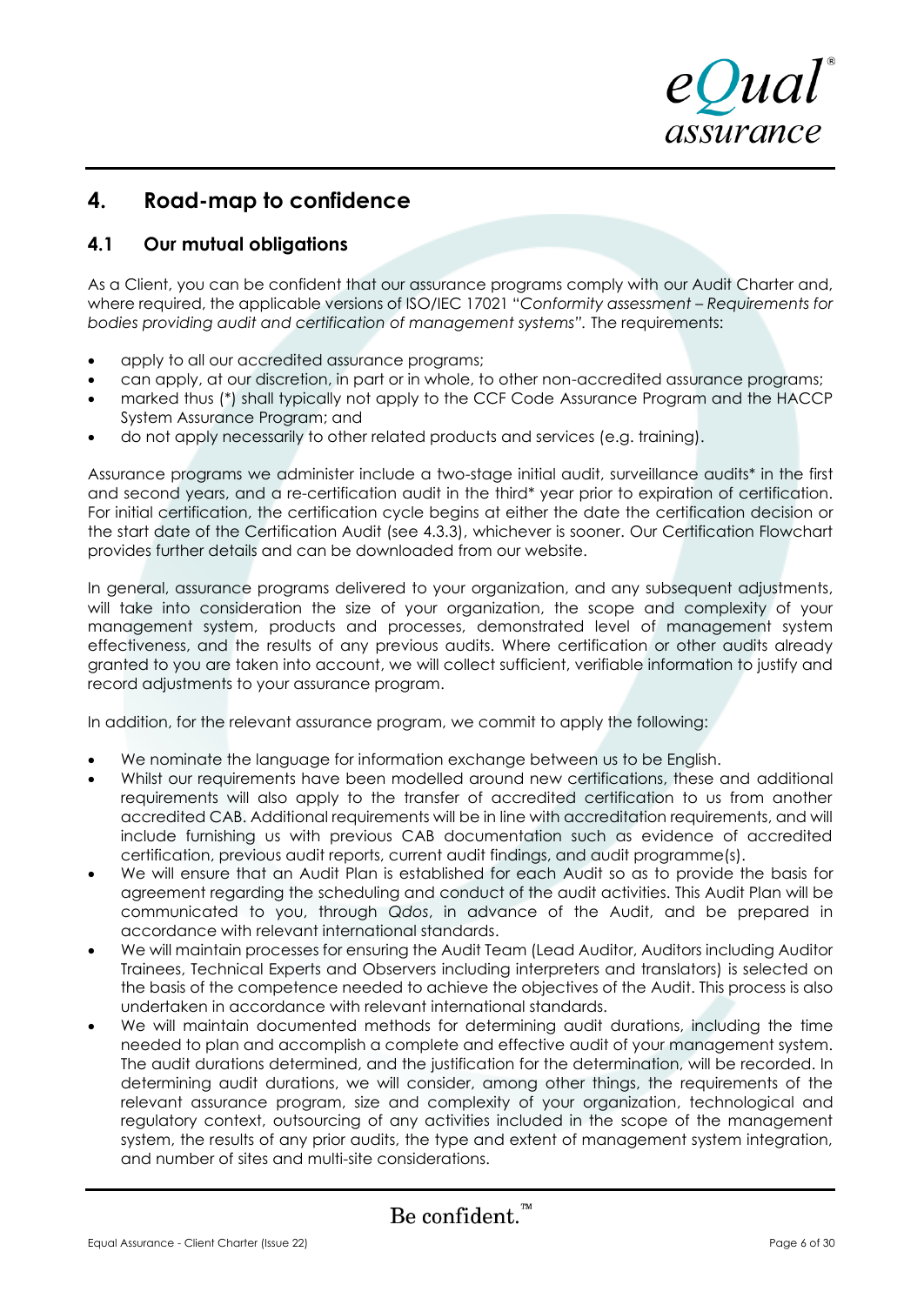

- Where multi-site sampling is utilised for the audit of your management system covering the same activity in various locations, we will develop a sampling methodology to ensure proper audit of the management system. The sampling rationale will be documented as applicable.
- The tasks given to the Audit Team will be defined, shall be made known to you, and will require the Audit Team to:
	- o examine and verify the structure, policies, processes, procedures, records and related documents of your organization relevant to the management system;
	- o ensure that these meet the requirements relevant to the intended scope of certification;
	- o determine that the necessary processes and procedures are established, implemented and maintained effectively, to provide a basis for confidence in your management system; and
	- o communicate to you, for your action, any inconsistencies between your policy, objectives and targets (consistent with the expectations in the relevant management system standard or other normative document) and the results.
- We will provide the name of and, when requested, make available background information on, each Audit Team Member, with sufficient time for you to object to the appointment of any Audit Team Member and for us to reconstitute the Audit Team in response to valid objections.
- Where services are provided at your premises, or at locations as directed by you, you will be required to make any necessary equipment, information, personnel and facilities available to the Audit Team in order to safely and effectively provide the required services.
- We will maintain a process for conducting on-site and/or off-site audits in accordance with relevant international standards. This may include remote access to electronic site(s) that contain information relevant to the Audit.
- Whilst we will conduct our audits within the relevant Audit Scope and to the relevant Audit Criteria, we may need to report to you on actual or potential nonconformities outside of such scope/criteria where and to the extent such nonconformities can or may be considered to have a material impact on your interests or those of your stakeholders.
- For each Audit, we will communicate the results to you in writing (e.g. Audit Report), through *Qdos*, and in line with relevant international standards. Also, so as to maintain impartiality, whilst the Audit Team may identify opportunities for improvement, it will refrain from requiring specific solutions.
- We will require you to analyse the Audit Findings and their causes, and record the specific correction and corrective actions taken, or planned to be taken within a defined time, in accordance with your own correction and corrective actions procedures. We will review the corrections and corrective actions submitted by you to determine if these are acceptable.
- You will be advised as to the follow-up actions for such Audit Findings, including timing for such actions. These may include an additional full audit, an additional limited audit, or documented evidence (to be confirmed during future surveillance audits) that will be needed to verify effective correction and corrective actions.
- So as to ensure credibility in the certification process, we will ensure that the persons or committees that make the certification or re-certification decisions are different from those who carried out the audits.
- We will confirm, prior to making a certification or re-certification decision, that:
	- o the information provided by the Audit Team is sufficient with respect to the certification requirements and the scope for certification;
	- o the Audit Team has reviewed, accepted and verified the effectiveness of correction and corrective actions, for all Audit Findings that represent:
		- failure to fulfil one or more requirements of the management system standard, or
		- a situation that raises significant doubt about the ability of your management system to achieve its intended outputs; and
	- o the Audit Team has reviewed and accepted your planned correction and corrective action for any other Audit Findings.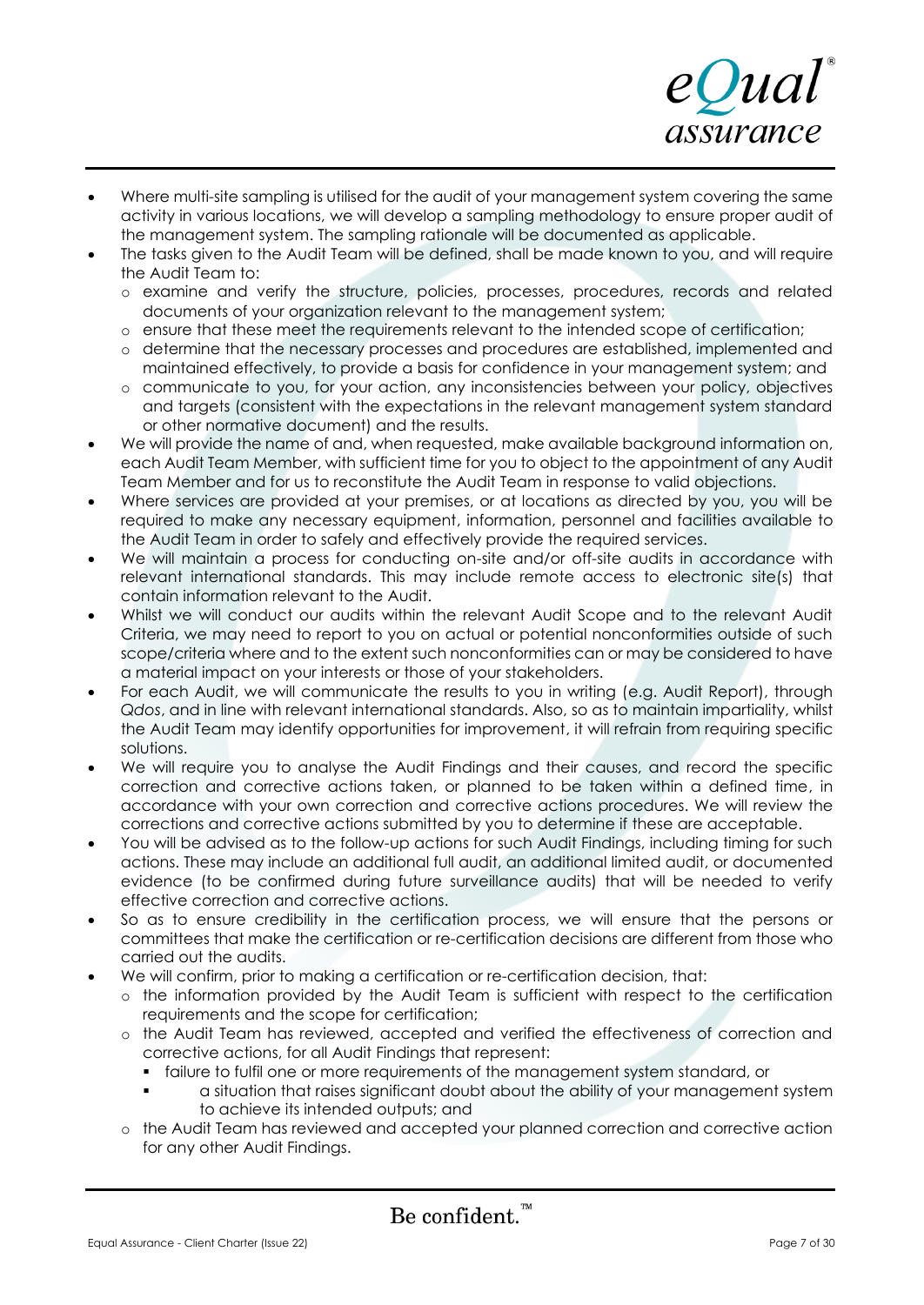

# **4.2 Applying for certification**

#### **4.2.1 Your application**

Your Client Manager or Account Manager will ask an authorized representative of your organization to provide the necessary information, consistent with the requirements of the relevant assurance program(s), for us to establish:

- the desired scope of the certification;
- the general features of your organization, including its name and the address(es) of its physical location(s), significant aspects of its process and operations, relationships with other organizations, and any relevant legal obligations;
- information concerning all outsourced processes used by your organization that will affect conformity to requirements;
- the standards or other requirements for certification;
- information regarding the use and source of management system consultancy services.

## **4.2.2 Our Proposal**

Your Account Manager will conduct a review of your application to:

- ensure the information about your organization and its management system is sufficient;
- check any available communication information (e.g. brochures, catalogues, website);
- check we have the capability to provide the services for the scope of certification sought;
- determine whether this your application will be treated as a transfer of certification;
- assess whether we can apply multi-site or multi-program sampling methodologies;
- consider other factors such as timing, language, safety, threats to impartiality, etc.; and
- see to it that the Client Charter has been or will be provided to you as part of this process.

Following this, a Proposal will be provided, through *Qdos*, detailing costs and requirements not already specified in the Client Charter. Fees terms and conditions associated with proposals are provided in Section 7.

#### **4.2.3 Your acceptance**

Should you be satisfied with the Proposal we have provided in respect to the provision of services, we invite you to accept the Proposal online in *Qdos*. Your application shall be valid for 12 months from the date of acceptance of the Proposal.

To the extent not specified and/or referenced in the Proposal, the most current issue of the Client Charter will form the basis of the terms and conditions of contract between your organization and the Partner organization of Equal Assurance as specified in the Proposal.

Following acceptance of the Proposal, your Account Manager will arrange for the issue of your "Certificate of Application" where required, and will initiate certification activities, as described in 4.3 (for new certifications) and 4.4 (for certification transfers).

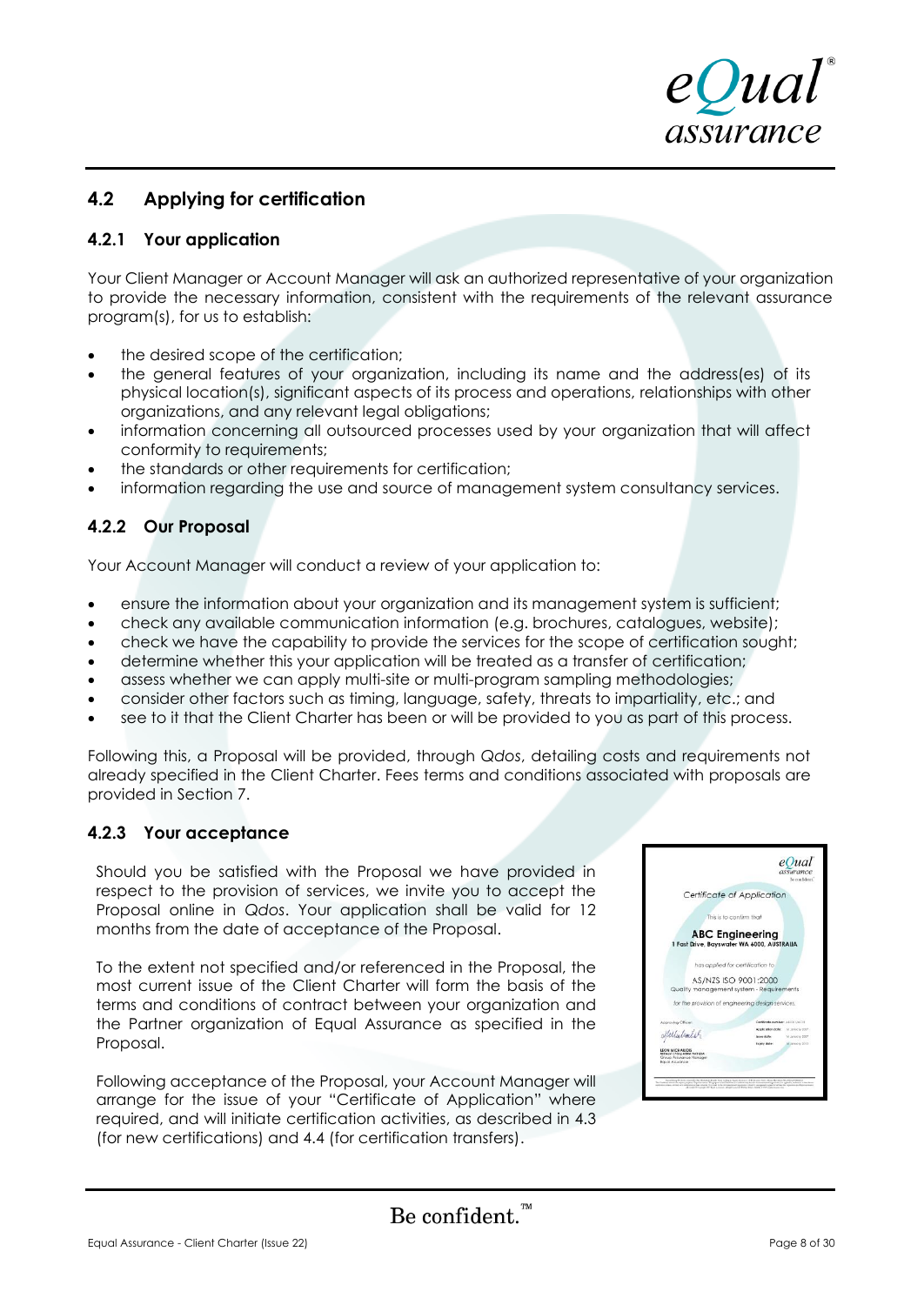

# **4.3 Achieving certification**

#### **4.3.1 Preliminaries**

#### *4.3.1.1 General*

Before proceeding with certification activities, your Account Manager will conduct another review of your application to check that:

- we have sufficient information about your organization
- we have sufficient information about your management system;
- any known differences in understanding between the parties have been resolved;
- we continue to have the competence and ability to perform the certification activity;
- records of the justification for any key decisions are maintained.

Based on this review, we will re-confirm the competencies needed for the Audit Team and for the impending certification decision.

The Account Manager will appoint an Audit Team composed of Auditors (and Technical Specialists, as necessary) who, between them, have the totality of the competences necessary for your certification. The Audit Team will typically include human resources from the Account Owner, but may also include resources from other Equal Assurance audit practices, and external resources.

We will also appoint an Assurance Manager, who will be the individual deemed competent to make the impending certification decision, based on the recommendation made by the Lead Auditor and submitted by the Account Manager.

Once these activities have been completed, the initial audit of your management system, with the aim of leading to certification, will be conducted in two stages, being a Pre-Certification Audit (see 4.3.2), and a Certification Audit (see 4.3.3).

Finally, whilst the timing for achieving is at a pace that you set, certification (see 4.3.3.4) will need to be achieved within 12 months from acceptance of the Proposal (see 4.2.3). Following this time, your Certificate of Application will no longer be valid and should you still wish to still achieve certification, the process will need to recommence (see 4.2.1). Therefore, whilst the timing for the provision of the services will be by mutual arrangement between you and relevant personnel from Equal Assurance, please remain mindful of lead times for audit resources. Therefore, it is important you work closely with your Account Manager to ensure your timing requirements are met. Please see 5.4 if you have concerns with the way this process works for you.

#### *4.3.1.2 Requirements for certification to ISO 10002*

Certification to ISO 10002 will only be granted along with least one other management system standard certification issued by Equal Assurance (i.e. ISO 9001, ISO 14001, OHSAS 18001, etc.). In addition, and in order to ensure complaints-handling certification satisfies user expectations, the scope of application of ISO 10002 must extent to all certified management systems (whether certified by a Partner organization of Equal Assurance or a CAB outside of Equal Assurance). For example, if you maintain ISO 9001 and ISO 14001 certification, the scope of application of your complaintshandling processes must be able to respond to complaints raised not only on your activities, products and services, but their environmental aspects and impacts.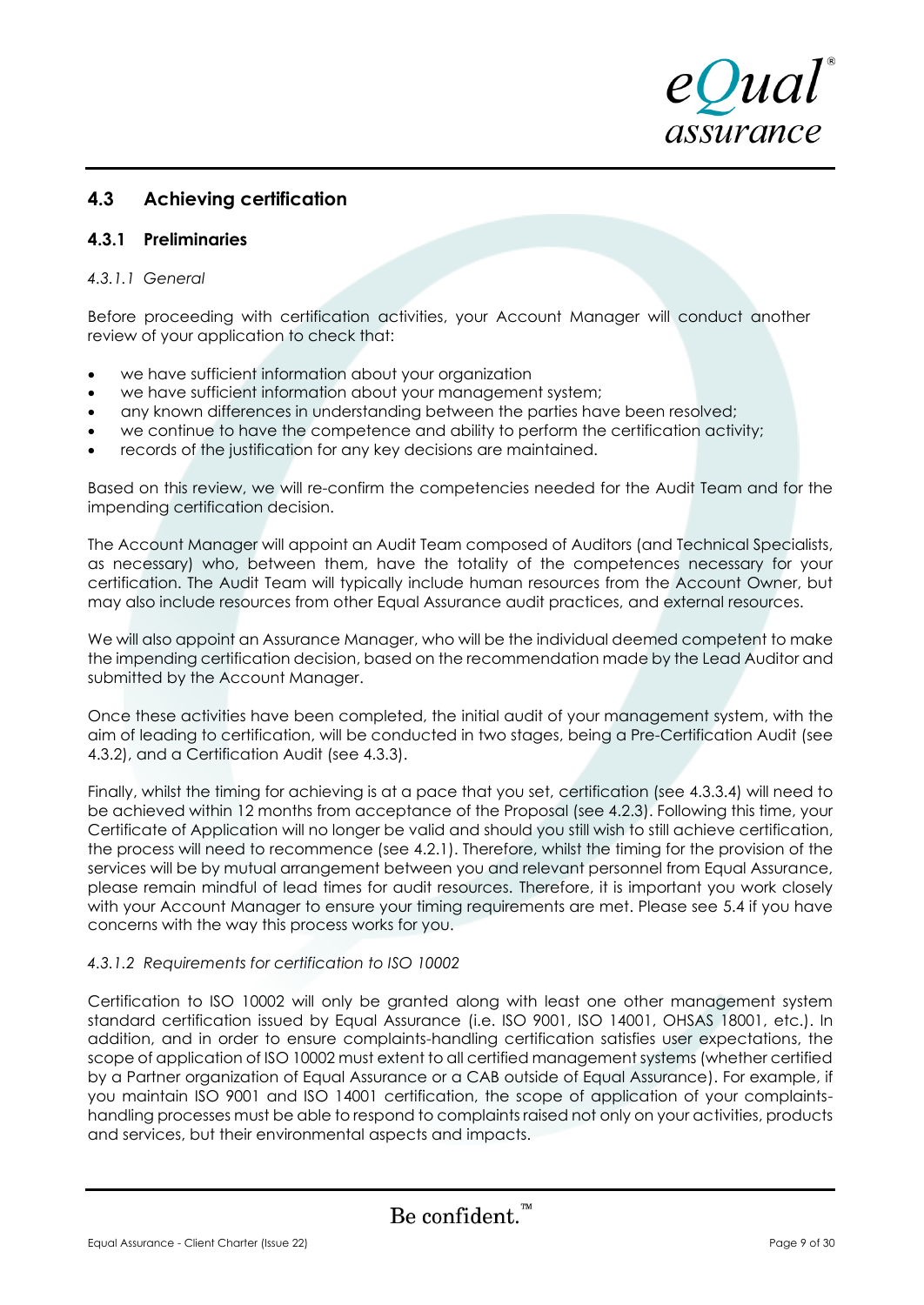eQual assurance

#### *4.3.1.3 Rating of audit findings and conclusions*

#### (i) Audit Findings

Each Audit Finding raised during audits will be allocated a Risk Rating†, based on its status as determined by the Audit Team. The criteria for determining the Risk Rating as well as the client requirements for correction and corrective action, are provided in the following Risk Rating Table.

| <b>Risk</b> | <b>Risk</b>       | <b>Risk</b>                                                                                                                                                                                                                                                                                                         |
|-------------|-------------------|---------------------------------------------------------------------------------------------------------------------------------------------------------------------------------------------------------------------------------------------------------------------------------------------------------------------|
| Rating      | Descriptor        | Definition                                                                                                                                                                                                                                                                                                          |
|             | <b>Acceptable</b> | Negligible or no apparent departure from the requirements of the Audit Criteria, the results of<br>which are unlikely to hinder ability of the Client to meet or exceed stakeholder expectations<br>in relation to the Audit Criteria. No action is required.                                                       |
|             | Low               | A departure from the requirements of the Audit Criteria that may hinder ability of the Client<br>to meet or exceed stakeholder expectations in relation to the Audit Criteria. The Client is<br>required to consider taking action on the Audit Finding, and in a suitable time-frame.                              |
|             | Medium            | A departure from the requirements of the Audit Criteria that can have a minor impact on the<br>ability of the Client to meet stakeholder expectations in relation to the Audit Criteria. The<br>Client is required to take action on the Audit Finding, and in a reasonable time-frame.                             |
|             | High              | A departure from the requirements of the Audit Criteria that can or may have a major impact<br>on the capability of the Client to meet stakeholder expectations in relation to the Audit<br>Criteria. The Client is required to action the Audit Finding immediately.                                               |
|             | Extreme           | A significant departure from the requirements of the Audit Criteria that has had, or will have,<br>a major impact on the capacity and capability of the Client to meet stakeholder<br>expectations in relation to the Audit Criteria. The Client is required to action the Audit Finding<br>as a matter of urgency. |

† For the CCF Code Assurance Program, Audit Findings with a Risk Rating of 4 or 5 are considered "Major Nonconformities". Audit Findings with a Risk Rating of 3 are considered "Minor Nonconformities".

#### (ii) Audit Conclusion

The Audit Team will determine a "Confidence Level" for the results of each Audit where an Audit Report is issued. This qualitative determination will take into account the relative risks of each Audit Finding raised (in line with the Audit Context), as well as your general level of performance and any relevant information from previous audits. Levels are summarised in the following table.

| Confidence<br>Confidence<br>Descriptor<br>Indicator |                  | Confidence<br>Definition                                                                                                             |  |
|-----------------------------------------------------|------------------|--------------------------------------------------------------------------------------------------------------------------------------|--|
|                                                     | <b>Very High</b> | A very high level of confidence in the performance of Client to<br>consistently meet requirements in relation to the Audit Criteria. |  |
|                                                     | High             | A high level of confidence in the performance of Client to<br>consistently meet requirements in relation to the Audit Criteria.      |  |
|                                                     | Medium           | A medium level of confidence in the performance of Client to<br>consistently meet requirements in relation to the Audit Criteria.    |  |
| Low                                                 |                  | A low level of confidence in the performance of Client to<br>consistently meet requirements in relation to the Audit Criteria.       |  |
|                                                     | <b>Very Low</b>  | A very low level of confidence in the performance of Client to<br>consistently meet requirements in relation to the Audit Criteria.  |  |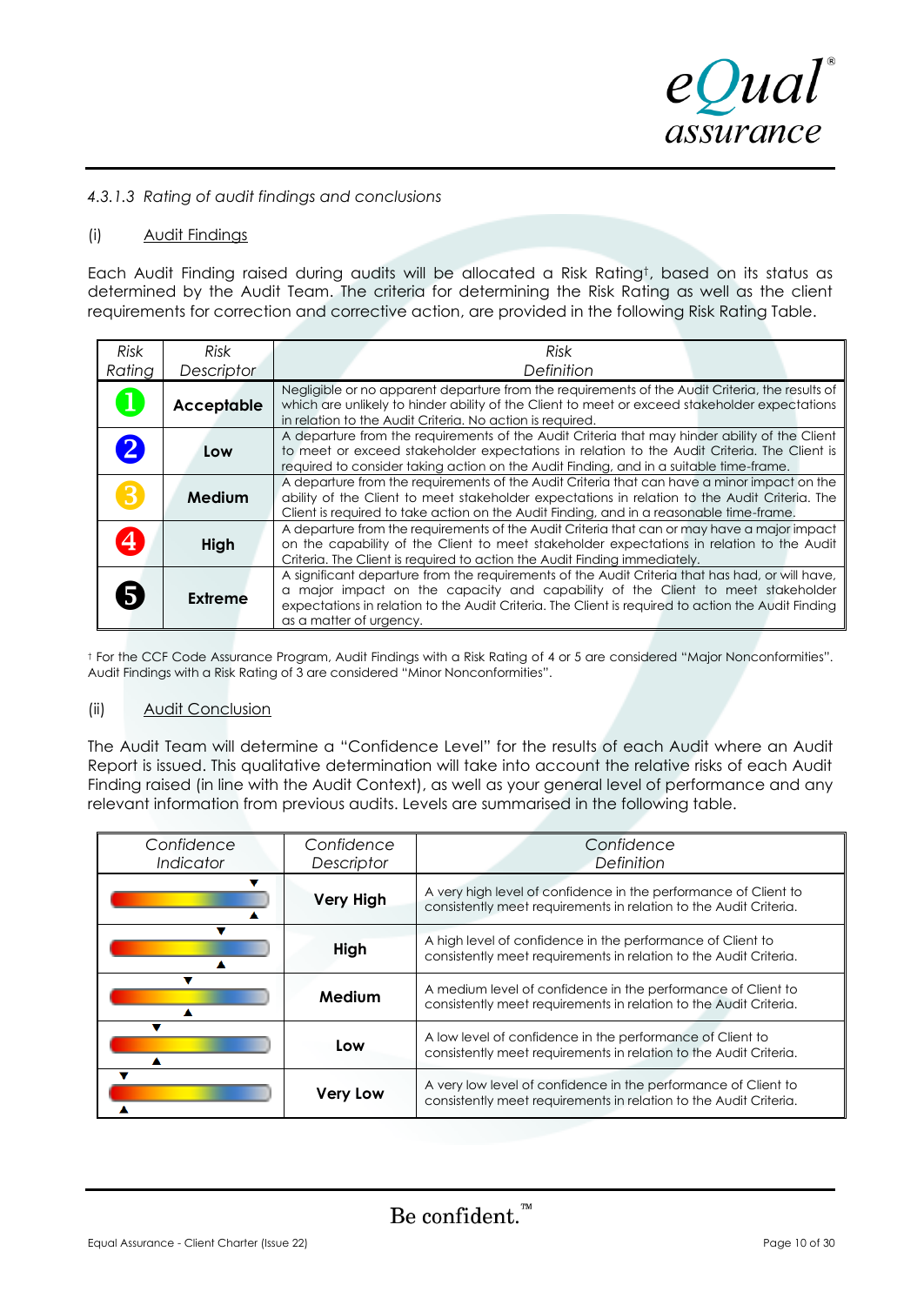

#### **4.3.2 Pre-Certification Audit**

#### *4.3.2.1 Pre-Certification audit planning*

In consultation with your organization, your Account Manager will prepare an Audit Plan. This will be communicated to you through *Qdos*, and will include the Audit Scope, the Audit Criteria (see Section 3), the Audit Team, and the Audit activities (including timing, location, etc.).

#### *4.3.2.2 Pre-Certification audit performance*

The Pre-Certification Audit will be performed:

- to audit your organization's management system documentation, ensuring that your management system is designed to achieve your organization's policies and objectives, including processes and methods for the identification and assessment of the relevant hazards and risks, and subsequent selection and categorization of control measures;
- to review the extent to which you have identified relevant planning and programme requirements that are appropriate to your business (e.g. project quality plans, prerequisite programmes, etc.) for regulatory, statutory, customer and certification scheme requirements.
- to evaluate your organization's location site-specific conditions, and to undertake discussions with your personnel to determine the readiness for the Certification Audit;
- to review the understanding of relevant personnel within your organization regarding requirements of the Audit Criteria, particularly regarding the identification of key performance or significant aspects, processes, objectives and operation of the management system;
- to obtain necessary information regarding the scope of the management system, including processes and equipment used, location(s), levels of controls established (particularly in case of multisite clients), related statutory and regulatory compliance obligations (e.g. quality, occupational health and safety, environmental, food safety, etc.), and implementation of these compliance obligations (including checking of the availability of relevant authorizations when collecting information regarding these compliance obligations);
- to review the allocation of resources for the Certification Audit, and agree with you on the details of the Certification Audit;
- to provide a focus for planning the Certification Audit by gaining a sufficient understanding of your management system and site operations in the context of the certification criteria; and
- to review the extent to which the validation of control measures, verification of activities and improvement programmes conform to the requirements of the certification criteria;
- to review the documented information included in the management system where you have implemented an externally developed combination of control measures, so as to determine if the combination of control measures are suitable for your organization, developed in compliance with the requirements of the certification criteria, and is kept up to date;
- to evaluate if the internal audits and management review are being planned and performed, and that the level of implementation of the management system substantiates that you are ready for the Certification Audit.
- to review the extent to which the management system documents and arrangements are in place to communicate internally and with relevant suppliers, customers and other interested parties; and
- to identify any additional documented information that needs to be reviewed and/or obtained in advance of the Certification Audit.

A meeting with top management may also be necessary.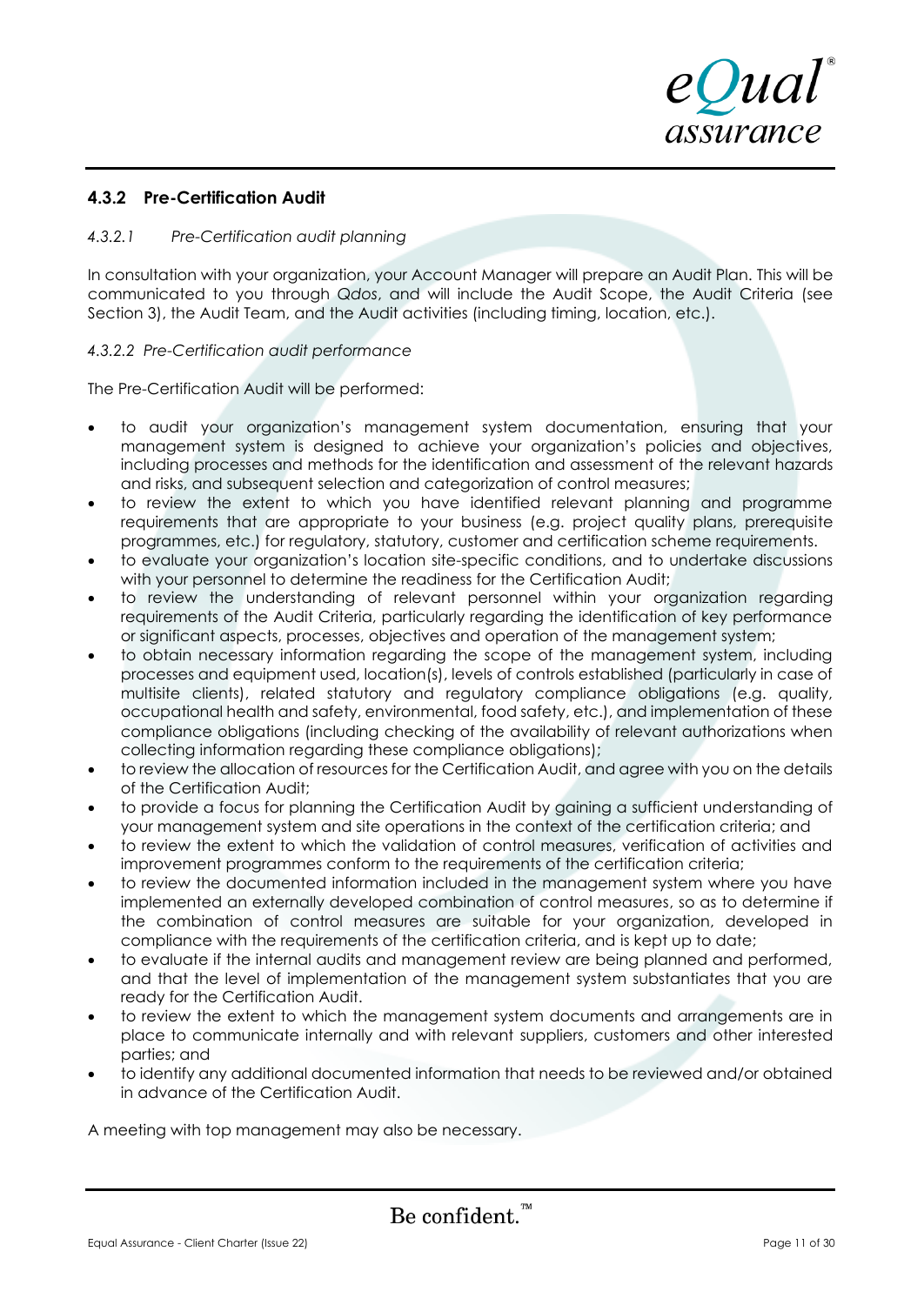

For some management systems, it may be necessary that at least part of the Pre-Certification Audit be carried out at your premises, possibly as part of a two-stage process, in order to achieve the objectives stated above. The type and extent of on-site and/or off-site auditing required will have been factored into our Proposal, with the ultimate decision resting with the Lead Auditor.

#### *4.3.2.3 Pre-Certification audit reporting*

The Lead Auditor will be responsible for documenting in a written Audit Report, communicated to you through *Qdos* by your Account Manager, the results of the Pre-Certification Audit. This will include but not necessarily be limited to:

- identification of any areas of concern that could be classified as nonconforming (high- or extreme risk audit findings) during the Certification Audit, and/or the need for any Follow-up Audits (see 4.4.2.2) or Special Audits (see 4.4.2.3) of nonconformities and/or areas of concern;
- determination of the interval between Pre-Certification Audit and the Certification Audit, giving due consideration to the needs of your organization to resolve areas of concern; and
- revision of arrangements for the Certification Audit, as a result of the Pre-Certification Audit, including the need to repeat part or all of the Pre-Certification Audit.

## **4.3.3 Certification Audit**

#### *4.3.3.1 Certification audit planning*

In consultation with your organization, your Account Manager will prepare an Audit Plan. This will be communicated to you through *Qdos*, and will include the Audit Scope, the Audit Criteria (see Section 3), the Audit Team, and the Audit activities (including timing<sup>††</sup>, location, etc.).

†† In order to be eligible for sampling as a "multi-site organization", there is an *inter alia* requirement that all the relevant Sites (including the Main Site) be internally audited, in accordance with your organization's internal audit programme, before the Certification Audit can commence.

#### *4.3.3.2 Certification audit performance*

The purpose of the Certification Audit is to evaluate the implementation, including effectiveness, of your organization's management system. The Certification Audit will be performed at the site(s) of your organization. It will include at least the following:

- an Opening Meeting (which is considered as the "start" of the Audit);
- a meeting with top management;
- information and evidence about conformity to requirements of the applicable Audit Criteria;
- performance monitoring, measuring, reporting and reviewing against key performance objectives and targets (consistent with the expectations in the applicable Audit Criteria);
- the performance of your organization's management system as regards legal compliance;
- statutory and regulatory reporting requirements;
- operational control of your processes;
- internal auditing and management review;
- management responsibility for your policies;
- links between the normative requirements, policy, performance objectives and targets (consistent with the expectations in the applicable Audit Criteria), any applicable legal requirements, responsibilities, competence of personnel, operations, procedures, performance data and internal audit findings and conclusions;
- a Closing Meeting (which is considered as the "finish" of the Audit).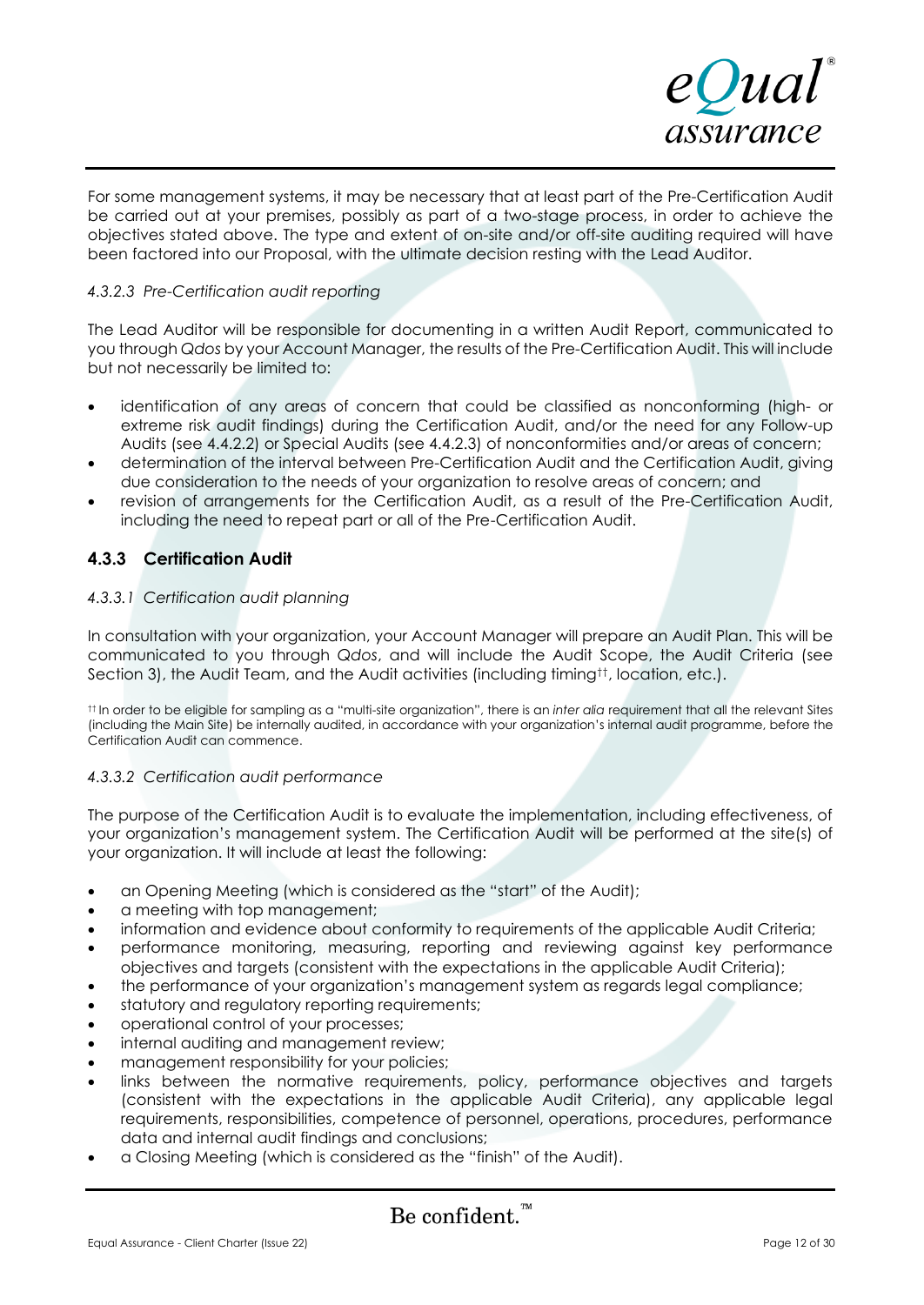

#### *4.3.3.3 Certification audit reporting*

The Lead Auditor will be responsible for documenting in a written Audit Report, communicated to you through *Qdos* by your Account Manager, the results of the Certification Audit. This will include an audit summary (including the action required), the audit context, and the audit findings.

The following Certification Recommendation Table will be used by the Lead Auditor as a guide for determining the recommendation to be made to the Assurance Manager. Methods for determination that vary from this Certification Recommendation Table, and their justifications, will be recorded by the Lead Auditor and communicated to you.

| Confidence<br>Level | Highest<br>Audit Finding<br><b>Risk Rating</b> | Certification<br>Recommendation<br>(Yes/No) | Conditions for<br>Certification |  |
|---------------------|------------------------------------------------|---------------------------------------------|---------------------------------|--|
|                     | 1                                              | Yes                                         | None                            |  |
| <b>Very High</b>    | 2                                              | Yes (Pending)                               |                                 |  |
|                     |                                                | Yes (Pending)                               |                                 |  |
|                     | 2                                              | Yes (Pending)                               |                                 |  |
| High                | 3                                              | Yes (Pending)                               |                                 |  |
|                     | ❹                                              | Yes (Pending)                               | 1,2                             |  |
|                     | З                                              | Yes (Pending)                               | 1,3                             |  |
| Medium              | ❹                                              | Yes (Pending)                               | 1,2,3                           |  |
|                     | ❺                                              | Yes (Pending)                               | 1,2,3,4                         |  |
|                     | 4                                              | Yes (Pending)                               | 1,2,3,4                         |  |
| Low                 | ❺                                              | No                                          | N/A                             |  |
| <b>Very Low</b>     | ❺                                              | <b>No</b>                                   | N/A                             |  |

- Condition 1: Prior to the recommendation for certification, the Client shall record the Audit Findings and proposed corrective actions, in accordance with the Client's corrective action procedures, and within six weeks of the date of the Audit. Corrective actions shall include the timing and responsibility for such actions, shall be uploaded into Qdos, and shall be taken in a time consistent with the Risk Rating.
- Condition 2: Prior to the recommendation for certification, a Follow-up Audit on the corrective action taken by the Client on high-risk or extreme-risk Audit Findings shall be conducted, within three months of the date of the Audit, with the aim of ensuring there are no Audit Findings remaining at high-risk or extreme-risk.
- Condition 3: Following approval of the recommendation for certification, a Follow-up Audit on the corrective action taken by the Client on medium-risk Audit Findings shall be conducted, within four months of the date of the Audit, with the aim of ensuring that none of the Audit Findings are greater than low-risk.
- Condition 4: Following approval of the recommendation for certification, a Special Audit on Client business areas relating to the Audit Findings current at the time of the Audit shall be conducted, within eight months of the date of the Audit, with the aim of ensuring that none of the Audit Findings are greater than low-risk.

Where the above conditions are not met, the Lead Auditor may upgrade the Risk Rating, and therefore re-establish a revised Audit Conclusion.

Details on the Certification Recommendation, Follow-up Audits and Special Audits are provided in 4.3.3.4, 4.4.2.2 and 4.4.2.3 respectively.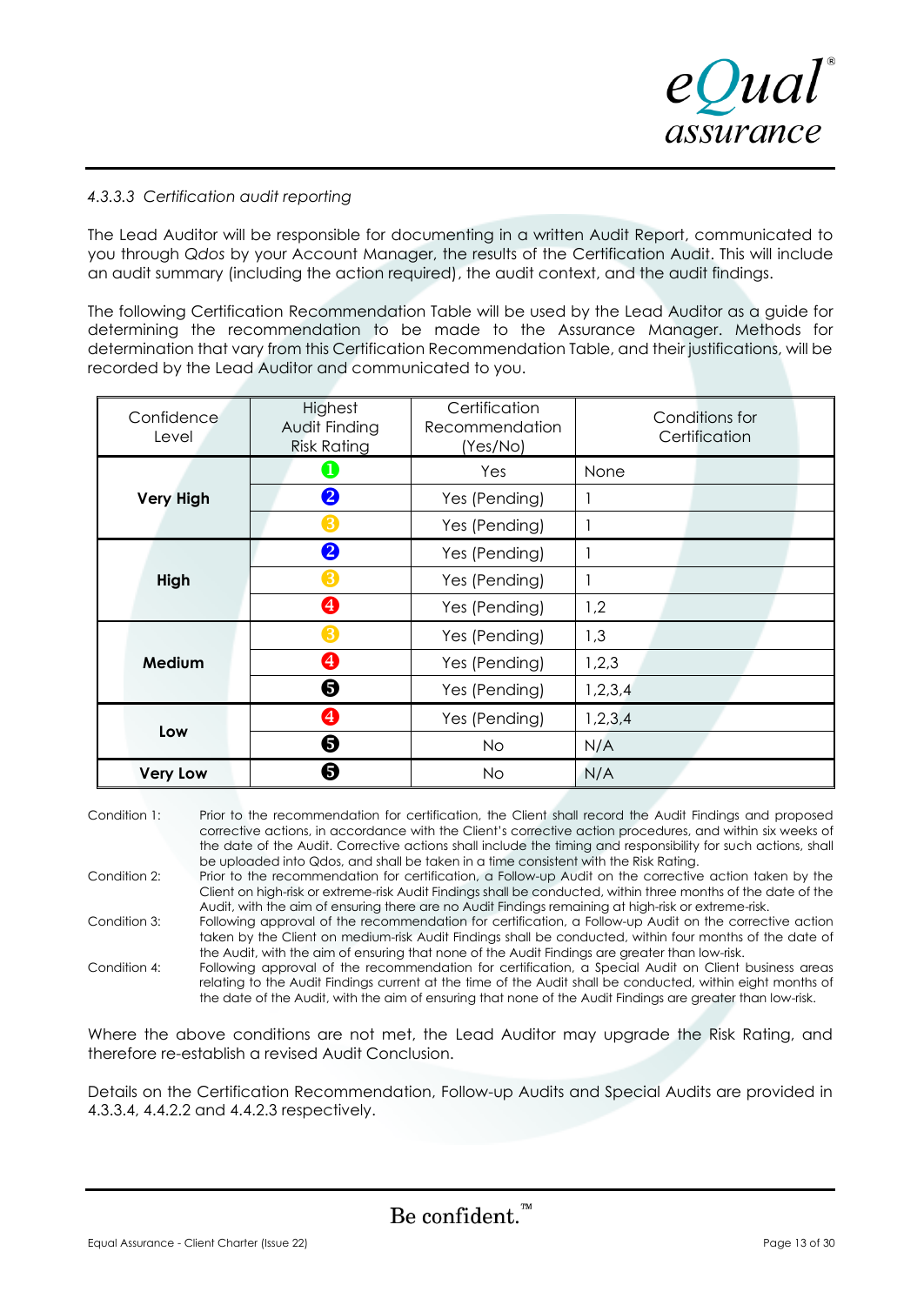

#### *4.3.3.4 Certification recommendation*

The information provided by the Audit Team to the Assurance Manager for the certification decision will include, as a minimum:

- the Audit Report;
- evidence that you have recorded the Audit Finding and the proposed corrective action in accordance with the action required in the Audit Report (see 4.3.3.3);
- follow-up comments on the adequacy of correction and corrective actions planned and/or taken by your organization in respect to the Audit Findings and Conclusion;
- confirmation of the accuracy information provided to the Account Manager used in the application review (see 4.2), and
- a recommendation whether or not to grant certification, together with any conditions.

The Assurance Manager will make the certification decision on the basis of an evaluation of the Audit Findings, Audit Conclusion and any other relevant information (e.g. public information, comments by you on the Audit Report, etc.).

Upon achieving certification, and pending any outstanding fees (see Section 7 and your Proposal), for each Assurance Program for which certification is granted, you will be issued through *Qdos*:

- a Certificate of Confidence (including sub-certificates) in hard copy where applicable and in electronic PDF format; and
- for accredited Partners, the Q-Mark<sup>™</sup> (in electronic format).

Use of this material is described in Section 6, including the use of accreditation marks for any accredited assurance programs.

Details regarding your certification will be also be made publicly available through, for example, our Certified Clients Database on our web site, and the accreditation body as applicable.

Whilst certified, details that apply to your organization that may be disclosed to the public include:

- the name and geographic location of the legal entity whose management system is certified (and/or the geographic location of the Main Site and any other non-virtual Permanent Sites within the scope of a multi-site certification);
- the date(s) of granting, extending or renewing certification;
- the expiry date or re-certification due date consistent with the re-certification cycle;
- the standard and/or other normative document, including issue number and/or revision, relevant to the assurance program, used for audit;
- the scope of certification with respect to activities, products and/or services, as applicable at the sites of the certified legal entity;
- any other information required by the standard and/or other normative document used for certification; and
- the certification status (i.e. approved, pending approval or pending conditions).

Should your organization be refused or not be granted certification, you may re-apply to your Account Manager to have your Certification Audit conducted again. In this case, the process described in 4.3.3 will also re-apply.

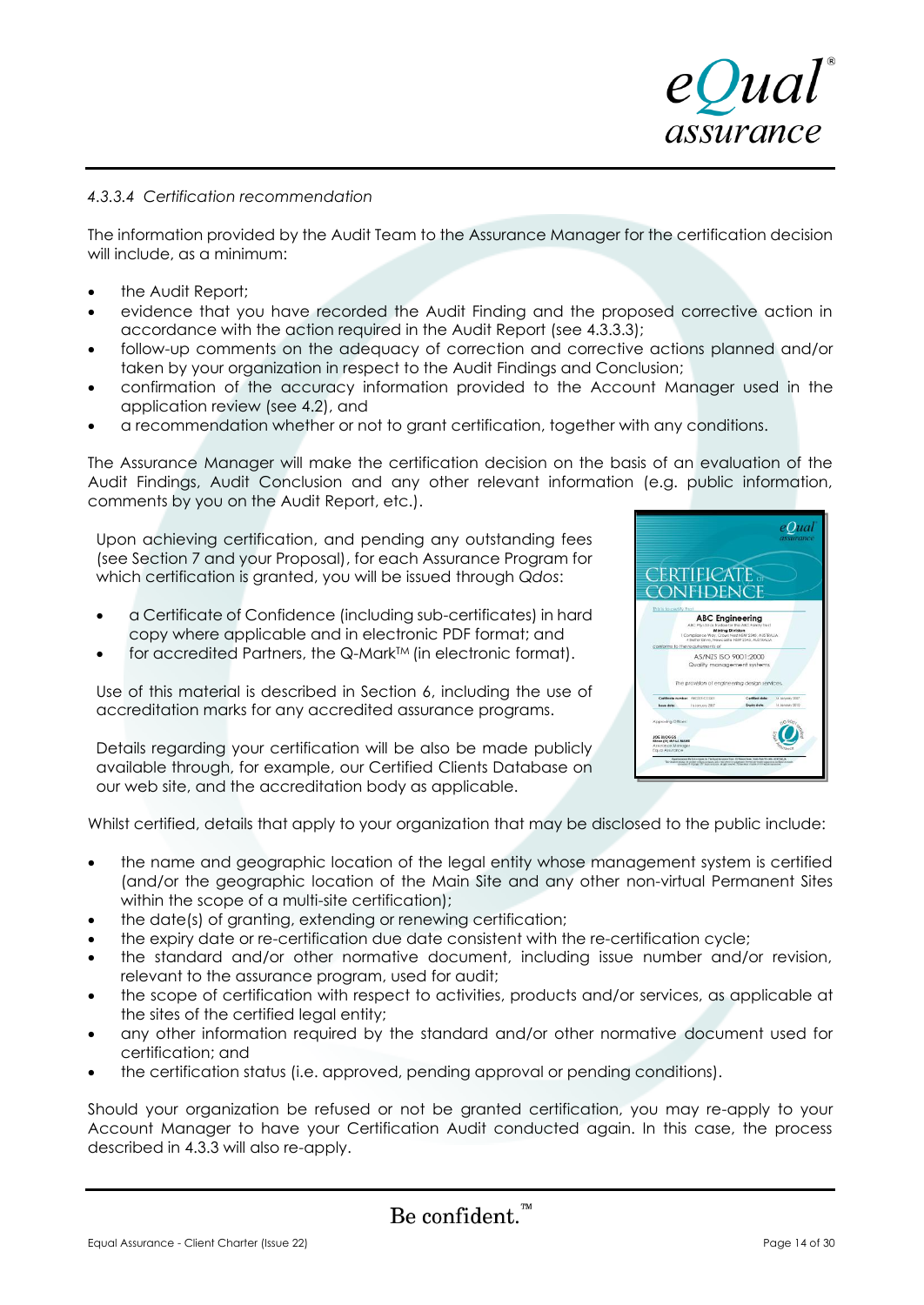

# **4.4 Maintaining certification**

#### **4.4.1 Preliminaries**

Firstly we should say congratulations on achieving certification!

But the hard work does not stop here. The challenge now is to maintain and improve on your management system and its capacity to deliver the management objectives you wish to achieve.

To provide your organization and its stakeholders with the confidence that your management system is continually maintained and improved, a range of surveillance\* and re-certification activities are necessary, including for transfer of certification to us from another CAB.

#### **4.4.2 Surveillance activities**

#### *4.4.2.1 Audit programme*

As part of achieving certification (see 4.3), your Account Manager will have developed in *Qdos*, and can provide to you upon request, an audit programme so that representative areas and functions covered by the scope of the management system are monitored on a regular basis.

The audit programme includes the audits to be conducted over the period of certification, assessing your certified management system's on-going fulfilment of specified requirements with respect to the standard to which the certification is granted. Audit types include:

- Follow-up Audits;
- Special Audits; and
- Surveillance Audits\*.

Other surveillance activities may include:

- enquiries on aspects of certification;
- reviewing statements you make with respect to certification (e.g. promotional material, website, etc.);
- requests to you to provide documents and records (on paper or electronic media); and
- other means of monitoring your organization's performance.

The audit programme will contain as a minimum:

- the intended Audit Team;
- audit activities;
- audit locations/sites (as applicable); and
- audit timing and durations.

The audit programme is updated as required, taking into account changes to personnel, your organization and the performance of your management system.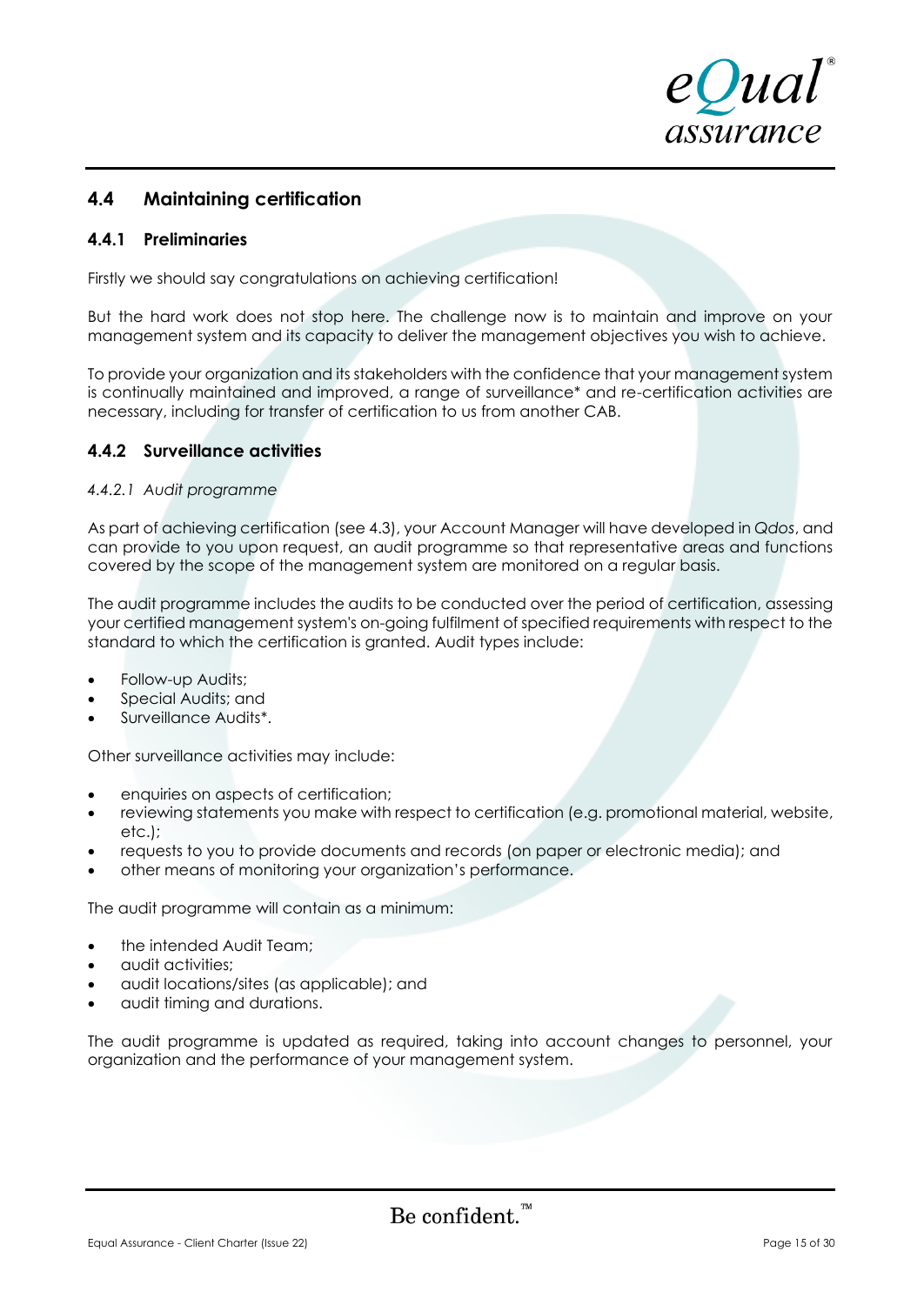

#### *4.4.2.2 Follow-up audits*

Follow-up Audits are typically targeted specifically at the corrective action taken by your organization on previously identified Audit Findings. They are intended to assess the effectiveness of the corrective action taken by your organization in reducing the Risk Rating of the relevant Audit Finding to an acceptable level.

A formal audit report is not normally required, with the results of Follow-up Audits recorded as part of review comments for the relevant Audit Finding. Current Audit Findings are re-allocated a Risk Rating as per the Risk Rating Table (see 4.3.1.3(ii)).

Where a formal audit report is prepared, the Audit Team will determine a Confidence Level (see 4.3.1.3(ii)) for the results of the Follow-up Audit. This qualitative determination will take into account the relative risks of each open Audit Finding (and in line with the Audit Context), as well as any other relevant information.

Recommendation for the maintenance of certification will be made in accordance with 4.4.2.5.

#### *4.4.2.3 Special audits*

Special Audits are typically targeted at specific areas within your organization. Special Audits may be initiated in response to:

- high risk or extreme failures in your management system;
- significant changes to your organization (e.g. relocation, change in ownership, etc.);
- changes to your organization's scope of certification;
- excessive delays in certification decisions or the conduct of programmed audits;
- a serious complaint raised by a stakeholder or interested party; and/or
- suspension of certification.

In most cases, the Account Manager will provide notice as to the timing and reasons for the Special Audit. Also, as Special Audits are often at short notice and sometimes unannounced, the Account Manager will exercise additional care in the assignment of the Audit Team because of the lack of opportunity for you to object to Audit Team Members.

In most cases an Audit Report is also issued, typically in a format similar to other audit reports required by this Client Charter. The results of Special Audits may also be recorded as part of review comments for the relevant Audit Finding.

Current and new Audit Findings are allocated/re-allocated a Risk Rating as per the Risk Rating Table (see 4.3.1.3(i)).

Where a formal audit report is prepared, the Audit Team will determine a Confidence Level (see 4.3.1.3(ii)) for the results of the Special Audit. This qualitative determination will take into account the relative risks of each open Audit Finding (and in line with the Audit Context), as well as any other relevant information.

Recommendation for the maintenance of certification will be made in accordance with 4.4.2.5.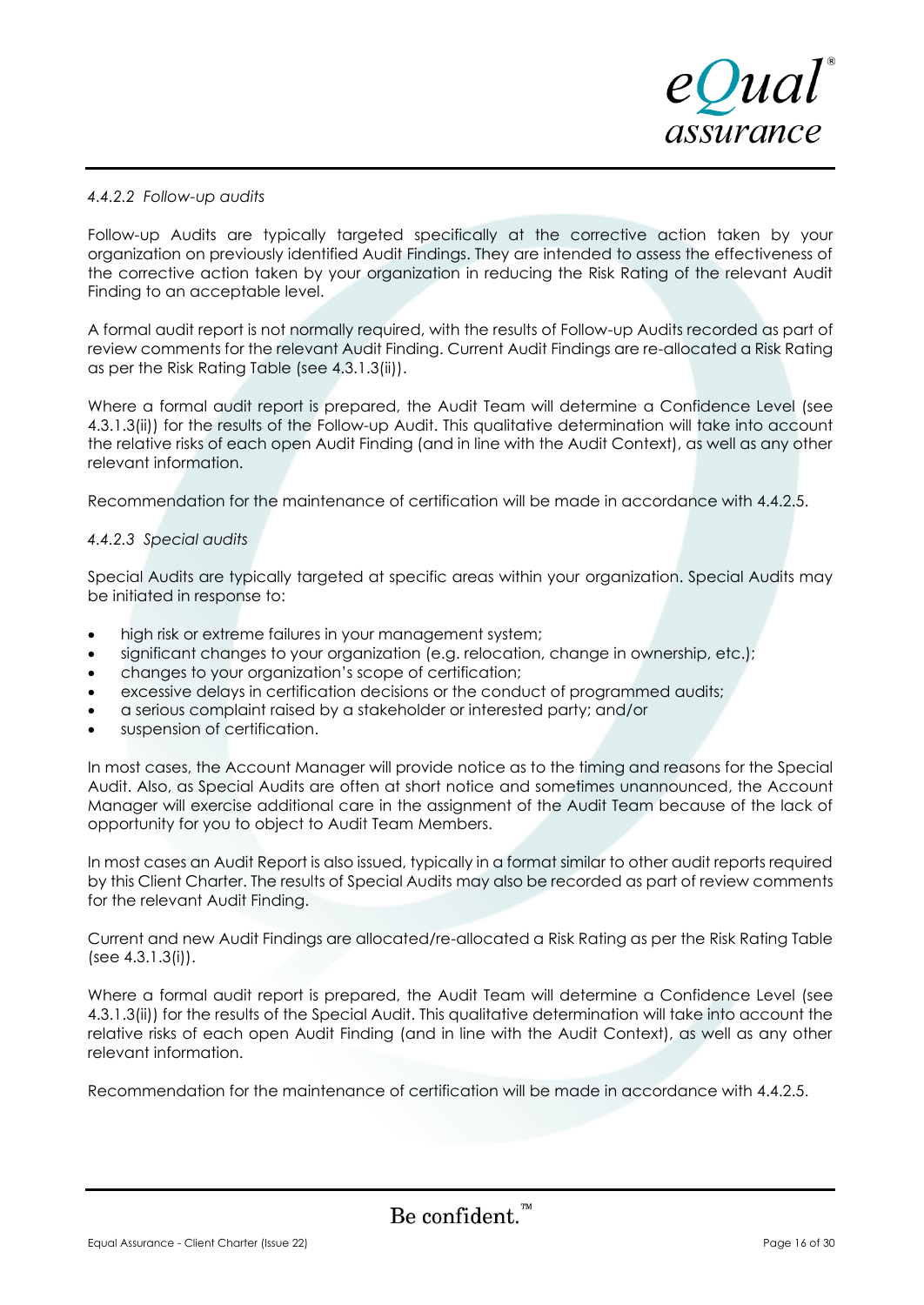

#### *4.4.2.4 Surveillance audits\**

Surveillance audits are on-site and/or off-site audits that, rather than necessarily being full system audits, target specific elements of the relevant management system standard and/or certification criteria. Surveillance audits are planned together with the other surveillance activities so that we can maintain confidence that the certified management system continues to fulfil requirements.

Typically, surveillance audits will be conducted on an annual basis. The date of the first Surveillance Audit following certification should not be more than 12 months from the last day of the Certification Audit.

In consultation with your organization, and as part of your overall audit programme (see 4.4.2.1), your Account Manager will prepare an Audit Plan. This will be communicated to you through *Qdos*.

As defined in the audit programme, each Surveillance Audit will include, as a minimum:

- a meeting with top management;
- internal audits and management review;
- a review of actions taken on Audit Findings identified during the previous audit, as applicable;
- treatment of complaints, incidents and breaches (see 5.7);
- effectiveness of the management system with regard to achieving your objectives and the intended results of the respective management system(s);
- progress of planned activities aimed at continual improvement;
- continuing operational control;
- review of any major changes to your organization or its management system;
- maintenance of the current issue of this Client Charter; and
- use of the Q-Mark<sup>TM</sup> and/or references to certification, including relevant procedures (see 6.3).

The Lead Auditor will be responsible for documenting in a written Audit Report, communicated to you through *Qdos* by your Account Manager, the results of the relevant Audit. This will include an audit summary (including the action required), the audit context, and the audit findings.

Current and new Audit Findings are allocated/re-allocated a Risk Rating as per the Risk Rating Table (see 4.3.1.3(i)).

The Audit Team will determine a Confidence Level (see 4.3.1.3(ii)) for the results of the Surveillance Audit. This qualitative determination will take into account the relative risks of each open Audit Finding (and in line with the Audit Context), as well as any other relevant information.

Recommendation for the maintenance of certification will be made in accordance with 4.4.2.5.

If during the period of certification the conditions for certification are not achieved or maintained, Equal Assurance reserves the right to commence the suspension and withdrawal of certification, as detailed in 4.4.4.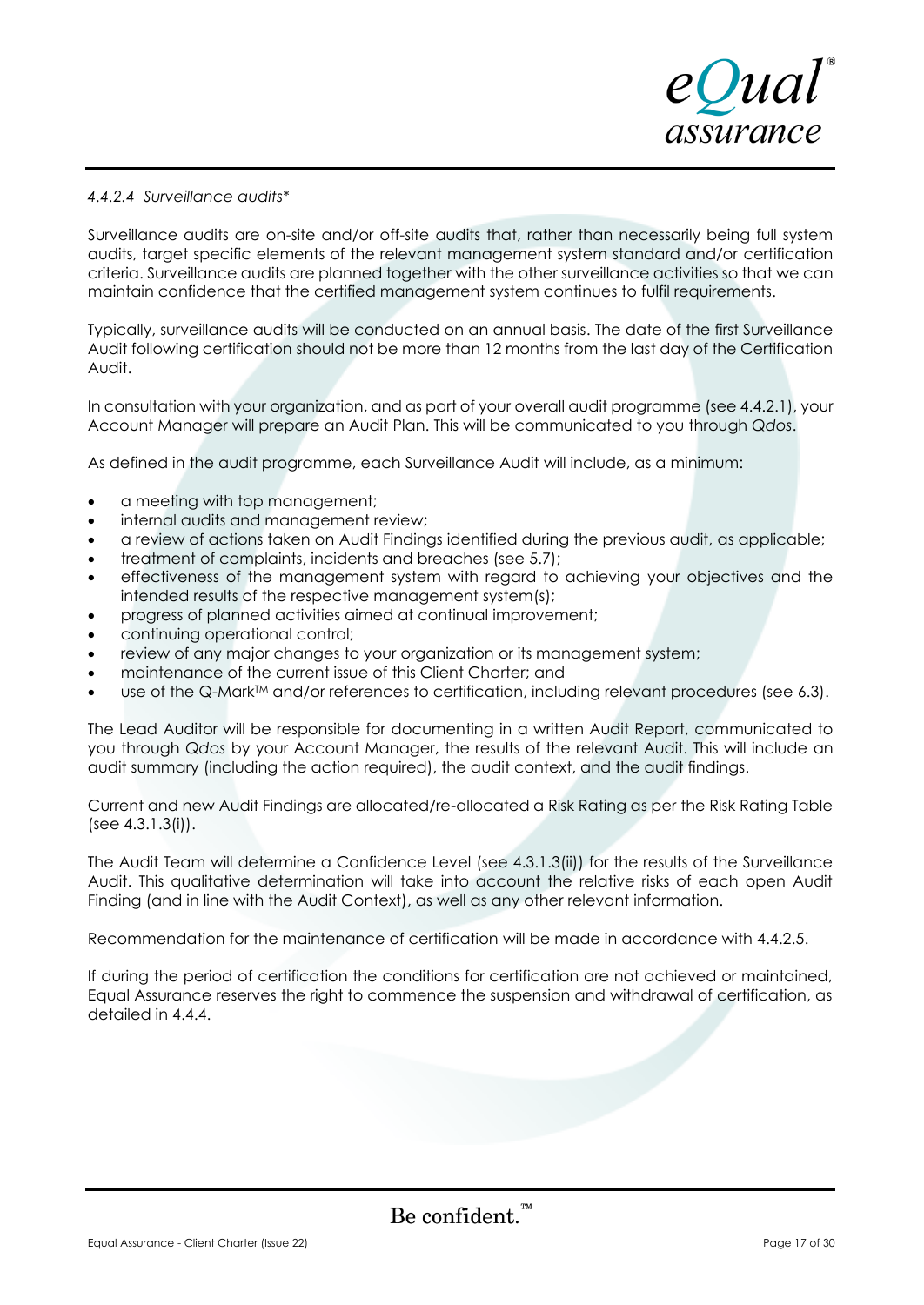

#### *4.4.2.5 Maintenance of certification status*

The following Post-Certification Recommendation Table will be used by the Lead Auditor as a guide for determining the recommendation to be made to the nominated Assurance Manager. Methods for determination that vary from this Certification Recommendation Table, and their justifications, will be recorded by the Lead Auditor and communicated to you.

| Confidence<br>Level | Highest<br>Audit Finding<br><b>Risk Rating</b> | Recommendation<br>(Certified/Suspended/Withdrawn) | Conditions for<br>Certification |  |
|---------------------|------------------------------------------------|---------------------------------------------------|---------------------------------|--|
|                     | $\mathbf{I}$                                   | Certified                                         | None                            |  |
| <b>Very High</b>    | $\left 2\right $                               | Certified (Pending)                               |                                 |  |
|                     | $\left(3\right)$                               | Certified (Pending)                               |                                 |  |
| High                | 2                                              | Certified (Pending)                               |                                 |  |
|                     | 3                                              | Certified (Pending)                               |                                 |  |
|                     | ❹                                              | Certified (Pending)                               | 1,2                             |  |
| Medium              | ΄3                                             | Certified (Pending)                               | 1,3                             |  |
|                     | 4                                              | Certified (Pending)                               | 1,2,3,4                         |  |
|                     | ❺                                              | Suspended                                         | 1,5                             |  |
|                     | $\boldsymbol{A}$                               | Suspended                                         | 1,5                             |  |
| Low                 | ❺                                              | Suspended                                         | 1,6                             |  |
| <b>Very Low</b>     | 0                                              | Withdrawn                                         | N/A                             |  |

| Condition 1: | Prior to the recommendation for (continuing) certification, the Client shall record the Audit Findings and<br>proposed corrective actions, in accordance with the Client's corrective action procedures, and within six<br>weeks of the date of the Audit. Corrective actions shall include the timing and responsibility for such<br>actions, shall be uploaded into Qdos, and shall be taken in a time consistent with the Risk Rating. |
|--------------|-------------------------------------------------------------------------------------------------------------------------------------------------------------------------------------------------------------------------------------------------------------------------------------------------------------------------------------------------------------------------------------------------------------------------------------------|
| Condition 2: | Prior to the recommendation for (continuing) certification, a Follow-up Audit on the corrective action taken<br>by the Client on high-risk or extreme-risk Audit Findings shall be conducted, within three months of the date<br>of the Audit, with the aim of ensuring there are no Audit Findings remaining at high-risk or extreme-risk.                                                                                               |
| Condition 3: | Following approval of the recommendation for (continuing) certification, a Follow-up Audit on the<br>corrective action taken by the Client on medium-risk Audit Findings shall be conducted, within four months<br>of the date of the Audit, with the aim of ensuring that none of the Audit Findings are greater than low-risk.                                                                                                          |
| Condition 4: | Following approval of the recommendation for (continuing) certification, a Special Audit on Client business<br>areas relating to the Audit Findings current at the time of the Audit shall be conducted, within eight months<br>of the date of the Audit, with the aim of ensuring that none of the Audit Findings are greater than low-risk.                                                                                             |
| Condition 5: | Certification is involuntarily suspended for a minimum of three months. For a recommendation for<br>certification to be made, it will be necessary to conduct a Special Audit, after this period, on Client business<br>areas relating to the Audit Findings current at the time of the Audit. The Account Manager may appoint a<br>new Audit Team for this Special Audit.                                                                |
| Condition 6: | Certification is involuntarily suspended for a minimum of six months. For a recommendation for certification<br>to be made, it will be necessary to conduct a Special Audit, after this period, on Client business areas<br>relating to the Audit Findings current at the time of the Audit. The Account Manager may appoint a new<br>Audit Team for this Special Audit.                                                                  |

Recommendation for continuation of certification will in principle follow 4.3.3.4, particularly as it may apply to the transfer of accredited certification to us from another CAB (see 4.3.1 and 4.4.1).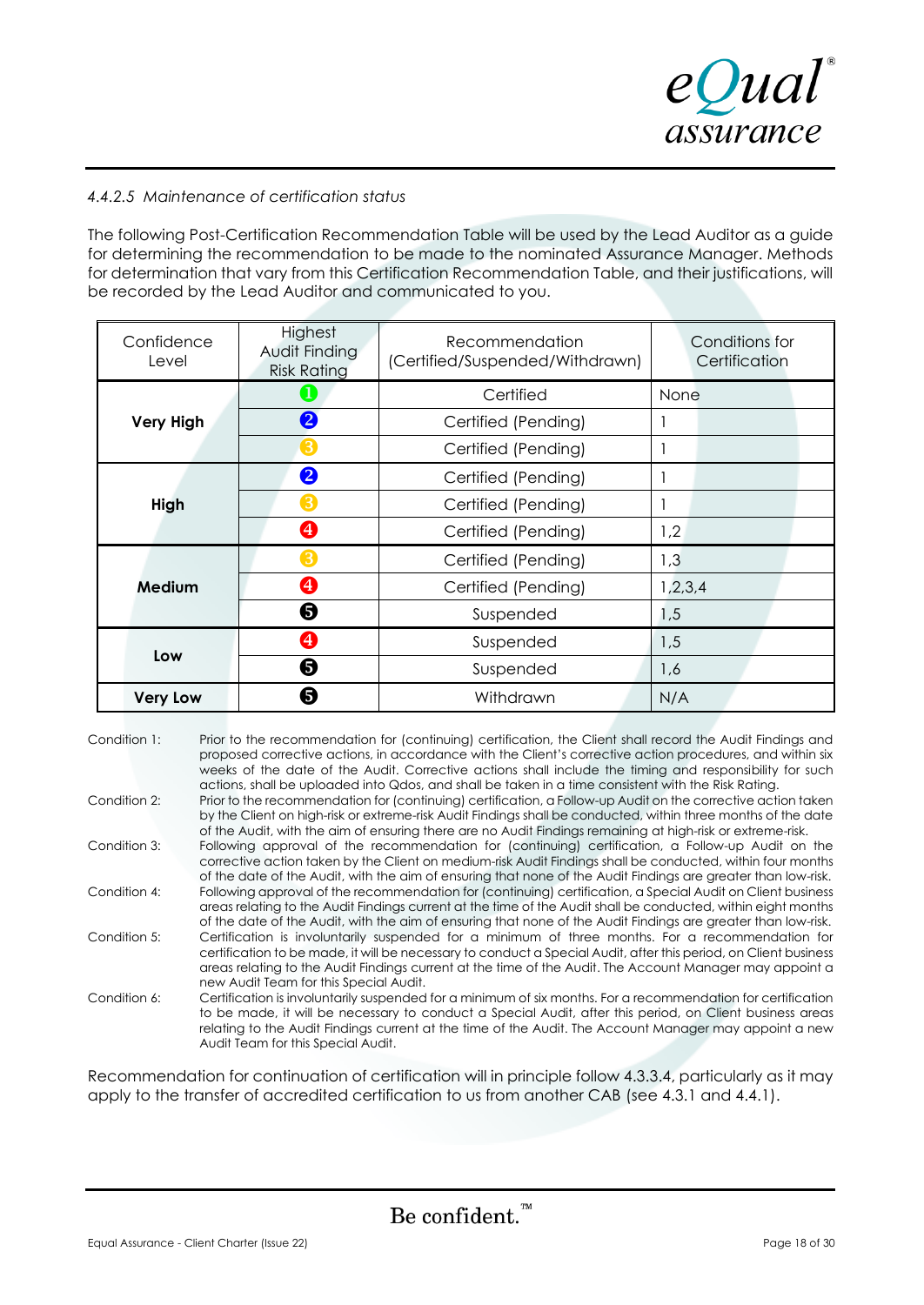

#### **4.4.3 Re-Certification**

Prior to certification expiry, a Re-Certification Audit will be planned and conducted to evaluate the continued fulfilment of all of the requirements of the applicable Audit Criteria. The purpose of the Re-Certification Audit is to confirm the continued conformity and effectiveness of your management system as a whole, and its continued relevance and applicability for the scope of certification.

The Re-Certification Audit will consider the performance of the management system over the period of certification, and include the review of previous audit reports, complaints received from stakeholders and/or interested parties, use of the Q-Mark<sup>TM</sup> and/or other reference to certification.

Re-Certification Audit activities may need to include a Pre-Certification Audit (see 4.3.2) in situations where there have been significant changes to the management system, your organization, or the operating context of your management system (e.g. changes to legislation).

The Audit Team to be used for the Re-Certification Audit will be selected by your Account Manager in a manner similar to that used during your Certification Audit.

In consultation with your organization, and as part of your overall audit programme (see 4.4.2.1), your Account Manager will prepare an Audit Plan and communicate it to you through *Qdos*.

Where multiple sites may apply, or where you maintain certification to multiple management system standards, the planning for the audit will ensure adequate on-site and/or off-site audit coverage to provide confidence in the certification.

The Re-Certification Audit will include an on-site and/or an off-site audit that addresses:

- the effectiveness of the management system in its entirety in the light of internal and external changes and its continued relevance and applicability to the scope of certification;
- demonstrated commitment to maintain the effectiveness and improvement of the management system in order to enhance overall performance; and
- whether the operation of the certified management system contributes to the achievement of your organization's policy and objectives.

A meeting with top management can also be expected.

The Lead Auditor will be responsible for documenting in a written Audit Report, communicated to you through *Qdos* by your Account Manager, the results of the Re-Certification Audit. This will include but not necessarily be limited to an audit summary (including the action required), the audit context, and the audit findings.

Current and new Audit Findings are allocated/re-allocated a Risk Rating as per the Risk Rating Table (see 4.3.1.3(i)).

The Audit Team will determine a Confidence Level (see 4.3.1.3(ii)) for the results of the Re-Certification Audit. This qualitative determination will take into account the relative risks of each open Audit Finding (and in line with the Audit Context), as well as any other relevant information. The Audit Programme for any subsequent audits will also be updated.

Recommendation for the maintenance of certification will be made in accordance with 4.4.2.5.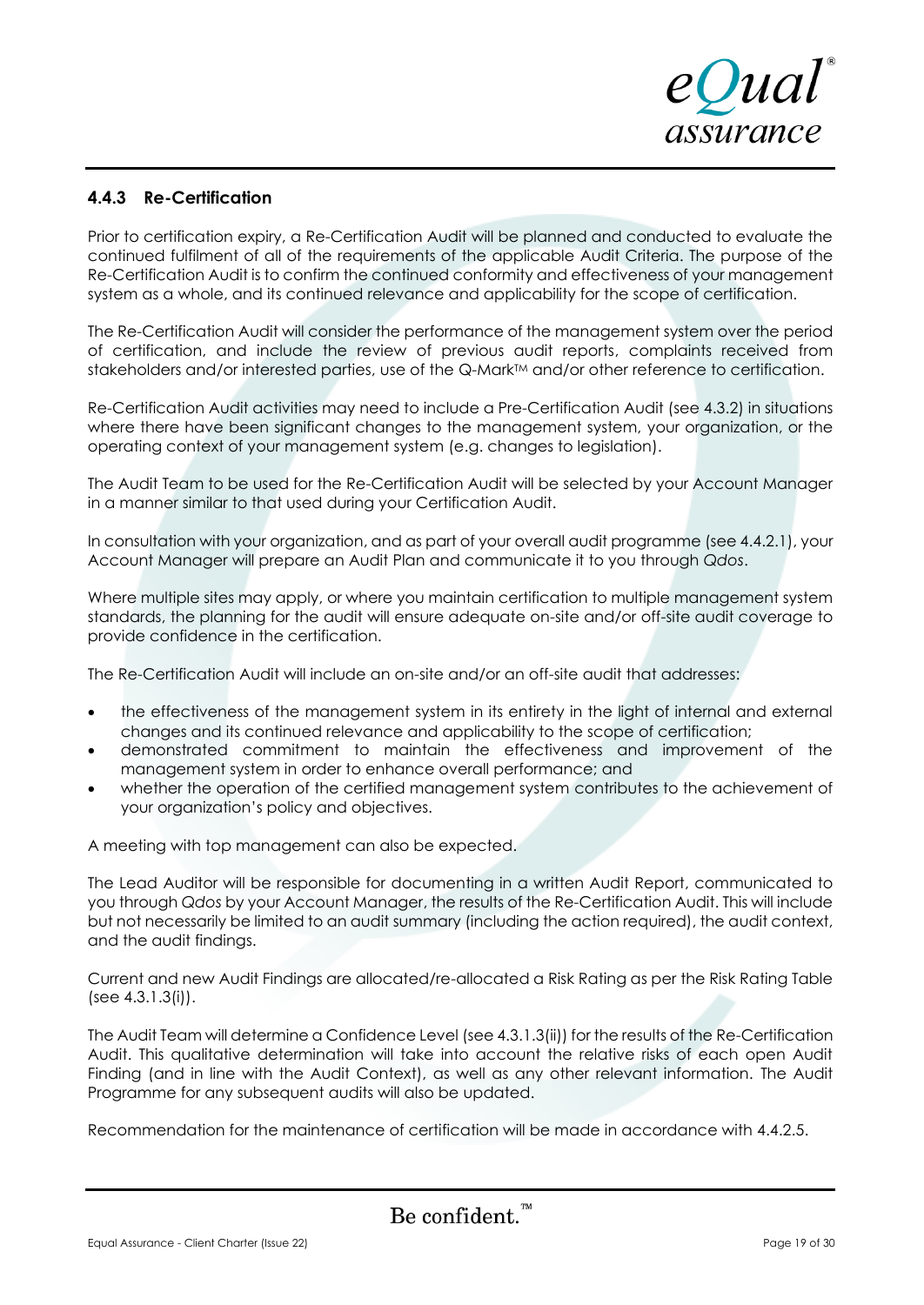

#### **4.4.4 Suspension and withdrawal of certification**

#### *4.4.4.1 Suspension*

In many ways, our performance is only as good as your performance, and whilst we are confident that our clients aim to achieve their best, Equal Assurance maintains policies and procedures for the suspension of certification, including subsequent actions.

For certified clients, we may choose to suspend certification in cases where:

- the conduct of the required audits at the required times is consistently prevented or delayed;
- any audit is delayed by longer than 6 months during the surveillance period (see 4.4.2) or delayed by longer than 3 months during the re-certification period (see 4.4.3);
- any condition (see 4.4.2.5) is not met within 6 months of the due date for the surveillance period (see 4.4.2), or within 3 months of the due date for the re-certification period (see 4.4.3);
- there has been a failure to disclose significant complaints, incidents or breaches (see 5.7.2);
- the management system has persistently or seriously failed to meet certification requirements, including requirements for the effectiveness of the management system (see 4.4.2.5); and/or
- certification fees have not been paid by the due date.

Under suspension, a client's management system certification is temporarily invalid. In this case, the client must refrain from further promotion of its certification. We will also make the suspended status publicly accessible (including, for a suitable period, updating the status on our Certified Clients Database, posting this news on the Equal Assurance website, etc.), and may take other measures deemed appropriate to ensure integrity in our assurance services is maintained.

For accredited assurance programs, certification that is under suspension or the threat of suspension cannot be transferred from one accredited CAB to another. Also, upon request by any party, we shall advise of the status of certification of a client's management system as suspended.

Certification is restored once the conditions for suspension have been addressed to the satisfaction of the Assurance Manager responsible for restoring certification.

#### *4.4.4.2 Withdrawal*

Catastrophic management system failure (see also 4.4.2.5) and/or failure to resolve the issues that have resulted in suspension (see 4.4.4.1) within 6 months during the surveillance period or within 3 months for the re-certification period, may result in withdrawal (or at best a reduction of the scope) of certification. We may also withdraw certification for failure to make payment.

Where the scope of certification is reduced, the client will be required to review the manner by which it publicises its certification, as required by 6.2 and 6.3.

This Client Charter provides for arrangements with certified clients, enforceable under law, concerning conditions of withdrawal. Specifically, upon notice of withdrawal of certification, the client shall discontinue its use of publicity material that contains any reference to a certified status, and either destroy or returns hard-copy Certificates of Confidence (see 6.1) within two weeks.

Finally, upon request by any party, we shall correctly advise of the certification status of a client's management system as being withdrawn (including, for a suitable period, updating the status on our Certified Clients Database, posting on the Equal Assurance website, etc.), or reduced.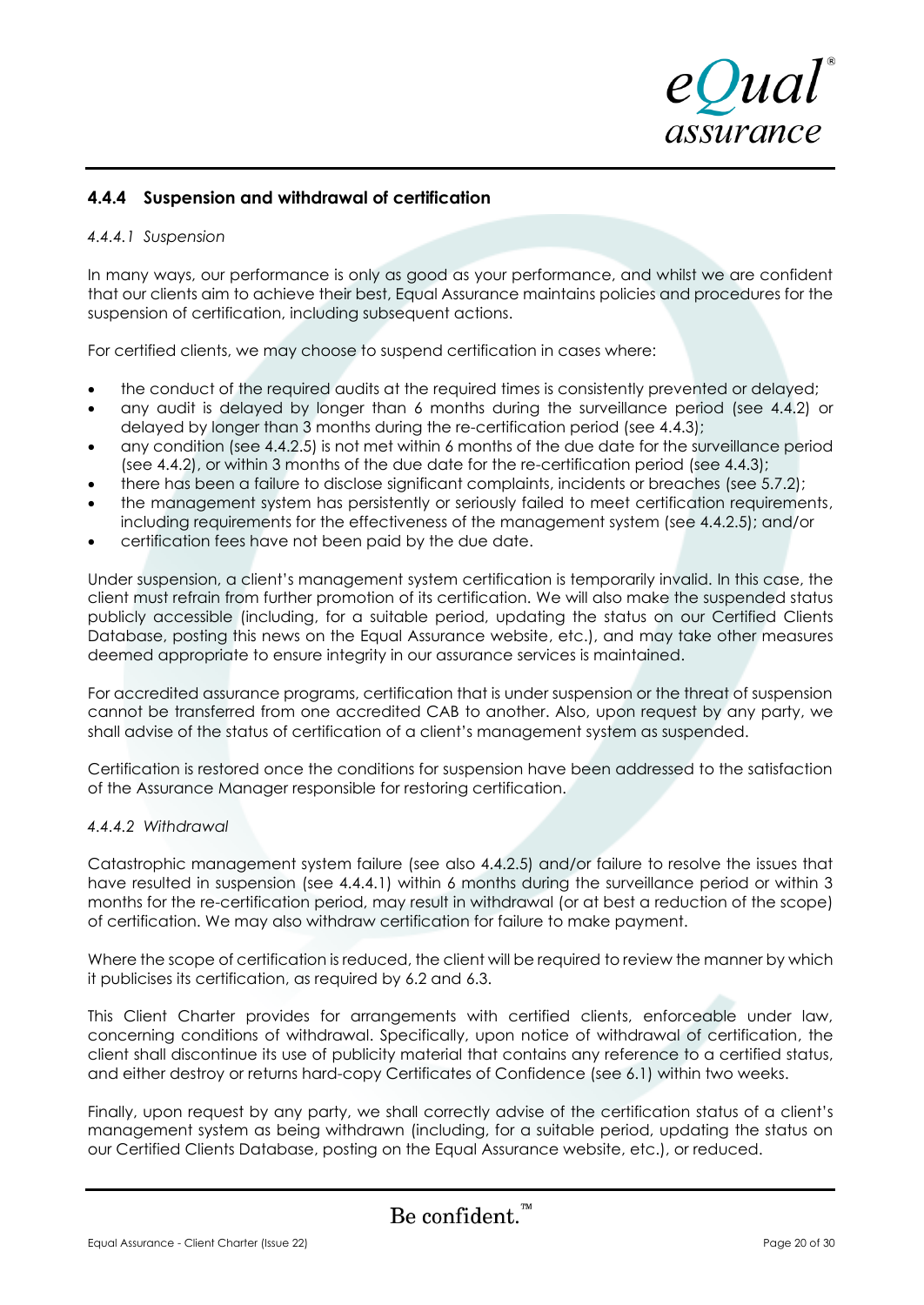

# **5. Supporting confidence requirements**

# **5.1 Accreditation**

It is our intention for Partner organizations to seek and maintain accreditation from member accreditation bodies of the International Accreditation Forum (IAF). Details regarding IAF can be found at [www.iaf.nu.](http://www.iaf.nu/) This accreditation will provide you with the confidence that your certification is accepted world-wide.

Equal Assurance will also encourage Partner organizations to maintain accreditation/registration with other regulatory bodies (e.g. CCF Code Assurance Program, administered by the Civil Contractors Federation of Australia).

Among other requirements, it is a requirement of accreditation/regulatory bodies that witness assessments or validation visits are performed on a periodic or as-required basis. As it is necessary that we extend this requirement to our clients, Equal Assurance reserves the right and that of the relevant accreditation/regulatory body to have witnessed or validated any certification activity, at our offices or at a client site. Whilst this may include providing the relevant accreditation/regulatory body with access to your confidential information, we will ensure that such accreditation/regulatory bodies operate under similar provisions for confidentiality as we do.

# **5.2 Arrangements with partners and practices**

As stated in 4.2.3, the contractual relationship for the provision of certification services remains between you and the Partner organization of Equal Assurance as specified in the Proposal. As part of our confederated framework of partners and practices, Equal Assurance maintains a Partner Agreement with each Partner, which includes delivery requirements through use of TEAMS. Deliver of certification services is then provided by the relevant practice. Details of our confederated framework are provided in our Assurance Charter at [www.equalassurance.com/publications.](http://www.equalassurance.com/publications)

Supporting this network are other organizations that work with us to provide services to clients. These typically include but may not be limited to:

- other conformity assessment organizations who may specialise in technical fields, certification, locations or markets not currently serviced by Equal Assurance;
- information technology providers (e.g. for the maintenance of *Qdos*); and/or
- educational institutions through which education and training services can be provided.

The inter-relationship of all relevant parties is fully disclosed for each Account.

# **5.3 Using technical experts**

Technical experts are sometimes necessary in order to provide an Audit Team with technical experience in your industry that the Audit Team may not already maintain. Whilst the need for technical experts is assessed at the time of your application and wherever possible factored into our Proposal (see 4.2), additional technical experts may be needed in order to comply with relevant accreditation/regulatory requirements (see 5.1).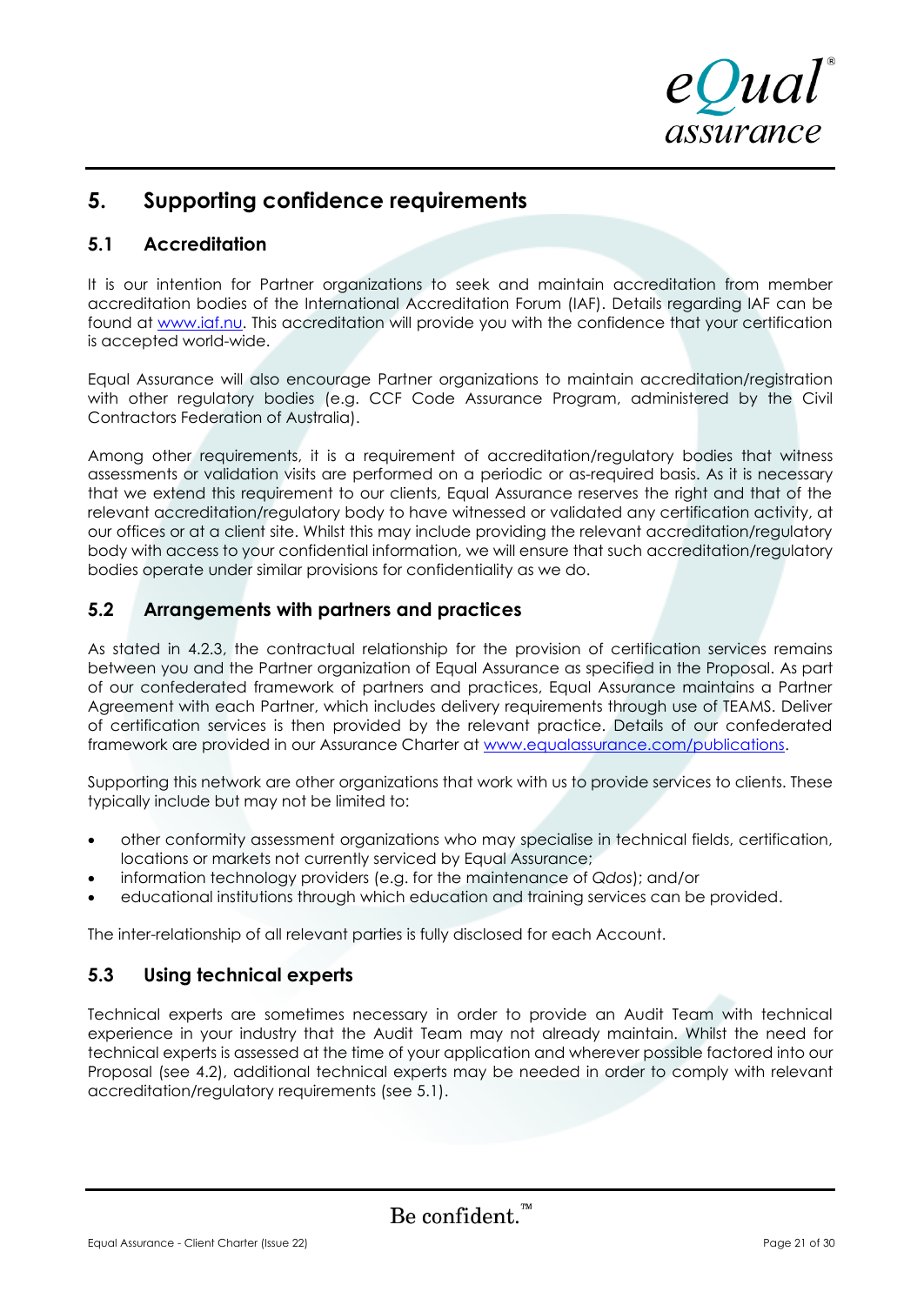

## **5.4 Dealing with our people**

All people who work with Equal Assurance have been assessed as competent in the respective role(s) they fulfil for clients and/or within our organization. For our clients these roles are:

- Assurance Manager A person assigned by the General Manager as responsible for the certification decision for the Client.
- Client Manager A person assigned by the authorized representative of the Client Owner as responsible for the overall management of the relationship between the Client and parties associated with Equal Assurance in the delivery of its products and/or services.
- Account Manager A person assigned by the authorized representative of the Account Owner as responsible for the overall management of the delivery of a specific product and/or service (an Account) to the Client from parties associated with Equal Assurance.
- Lead Auditor A person assigned by the Account Manager as responsible for the delivery of an Audit (associated with an Account) to the Client from parties associated with Equal Assurance.
- Audit Team Member A person assigned by the Account Manager as responsible for participating in the delivery of an Audit (associated with an Account) to the Client from parties associated with Equal Assurance.

We take pride in the quality of our people, and thus are very careful in ensuring our methods for competency assessment are effective. Having said this, we take equal pride in our clients, and wish to ensure the products and/or services we provide meet your expectations. Therefore, should you have any concerns with our people during the delivery of our products and/or services, please raise these concerns with the person or function to which they are accountable.

## **5.5 Changes to your organization**

Changes to your organization that can or may have, or have already had, an impact on your certification must be brought to the immediate attention of your Account Manager. Examples include changes in relation to the legal, commercial, organizational status or ownership, key staff changes, financial capacity, contact details, scope of operations, Statement Of Applicability, changes to the number of personnel and significant changes to the management system. The Account Manager will then review and determine what changes may be necessary. Such changes may include an update to your audit programme, and the related fees. A Special Audit (see 4.4.2.3), changes your scope of certification, or certification status (see 4.4.4), may also be necessary.

In particular, for the provision of notices from *Qdos*, a valid email address must be maintained.

# **5.6 Maintaining the Client Charter**

As it is the current issue of the Client Charter that forms the basis of arrangements between your organization and Equal Assurance (see 4.2.3), it is a requirement for you to control this document, as part of your management system. This is typically through the identification of the Client Charter as a "compliance obligation" and inclusion in "evaluation of compliance" activities. This is important as, from time to time, we may need to update you on changes to our processes, procedures, rules, fees, terms and conditions, and/or certification standards, particularly for those changes governed by the accreditation bodies or other regulators (see 5.1). We will keep you informed of such changes, as detailed in Section 8 of this Client Charter.

Key correspondence to and from Equal Assurance should also be identified and controlled.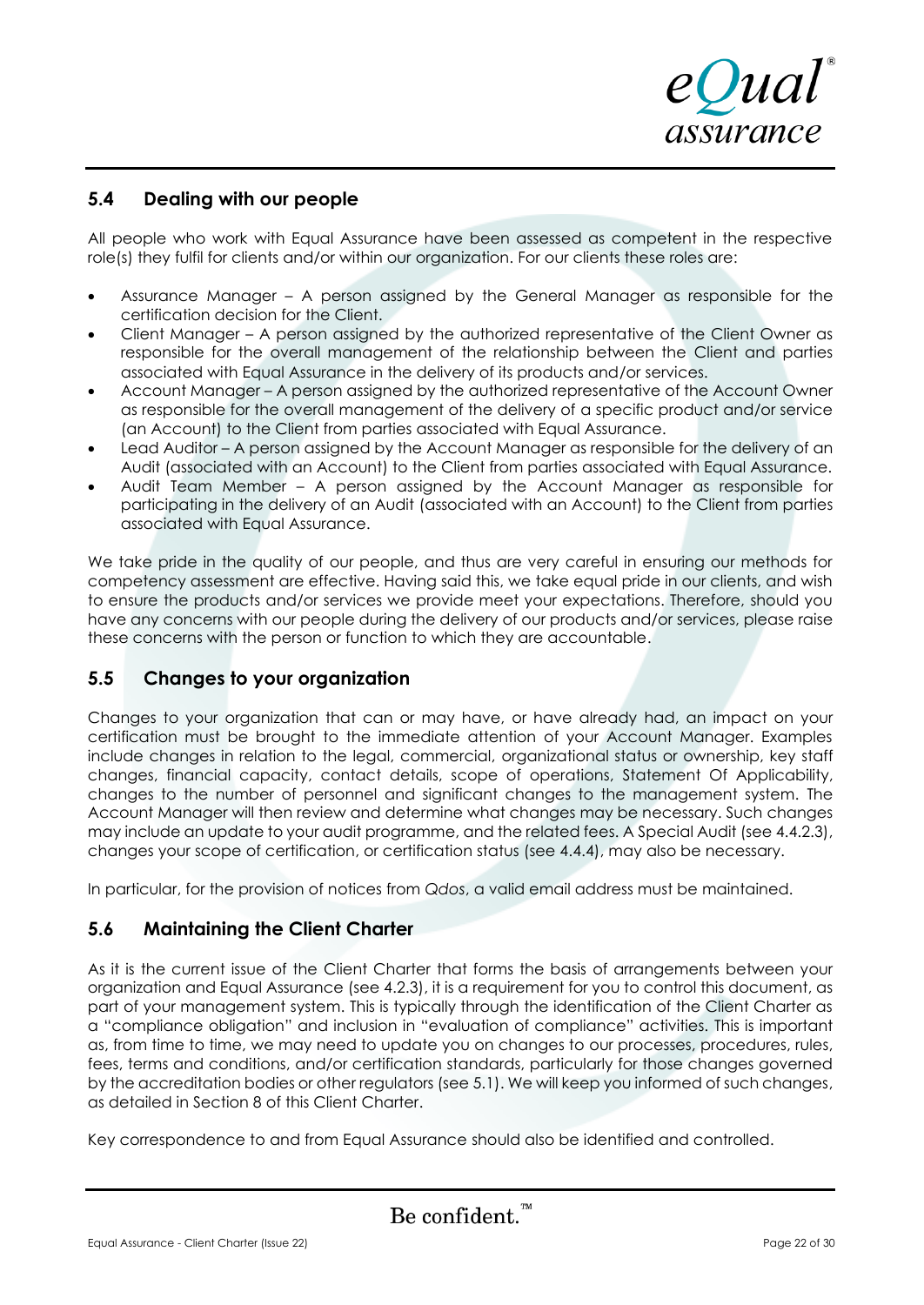

# **5.7 Complaints, incidents and breaches**

### **5.7.1 General**

Your nonconformity and corrective action procedures must provide for the separate identification and recording of issues of concern that are raised by interested parties regarding your management systems, Interested parties may include customers (including purchasers, users and/or beneficiaries of your products and services), regulators, environmental groups, employee groups, member of the public, etc. Records of communications shall be maintained and made available to Equal Assurance upon request.

#### **5.7.2 Significant complaints, incidents and breaches**

Any issues of significance that may warrant a review of the validity of the certification decision shall be brought to the immediate attention of your Account Manager (see also 4.4.4 and 5.5). Depending on the assurance program, these would typically include the following:

- For assurance programs relating to quality management (e.g. ISO 9001, ISO 22000, HACCP System, CCF Code and ISO 10002), significant issues would include but not necessarily be limited to a written expression of dissatisfaction from a customer relating to a wholesale product or service failure, a contract terminated by a customer on the grounds of unsatisfactory product or service provision, a product safety recall (or equivalent) from a recognized regulator, and/or a failure to meet applicable statutory and regulatory requirements for the product or service.
- For assurance programs relating to occupational health and safety management (e.g. ISO 45001, AS 4801, OHSAS 18001 and CCF Code), significant issues would include but not necessarily be limited to a fatality, a permanent incapacity or disability, and/or any incident requiring notification or reporting to the relevant health and safety authority.
- For assurance programs relating to environmental management (e.g. ISO 14001, ISO 27001 and CCF Code), significant issues would include but not necessarily be limited to an environmental breach leading or having the potential to lead to a prosecution, a major information security breach, a material failure to meet an environmental license condition, and/or a material failure in the ability to control a significant environmental aspect which in turn leads to a level of pollution not considered acceptable by the affected interested parties.

Specifically, we need to sight evidence showing the issue has been recorded and processed (see 5.7.1), there has been an investigation into management system failures that contributed to the issue, and plans have been or will be put in place to rectify these failures within a suitable time-frame. Failure to provide this information in a timely and transparent manner may lead to the suspension and withdrawal of certification (see 4.4.4).

As the information you provide may have been prepared under claim for legal privilege on your behalf, this information will be treated with the strictest of confidence (see 5.11.4), and will only be used for the purposes of reviewing the validity of the relevant certification decision.

# **8.3 Feedback for Equal Assurance**

Should you have any feedback for us, be it positive, negative, or as an opportunity for us to improve, we encourage you to put this in writing, initially through our feedback processes specified at [www.equalassurance.com/feedback](http://www.equalassurance.com/feedback) or, if not satisfied, to the Group Assurance Manager. In line with our Systems Charter, you can be assured that procedures are in place to deal with and respond to all relevant feedback, and implement any necessary improvement actions.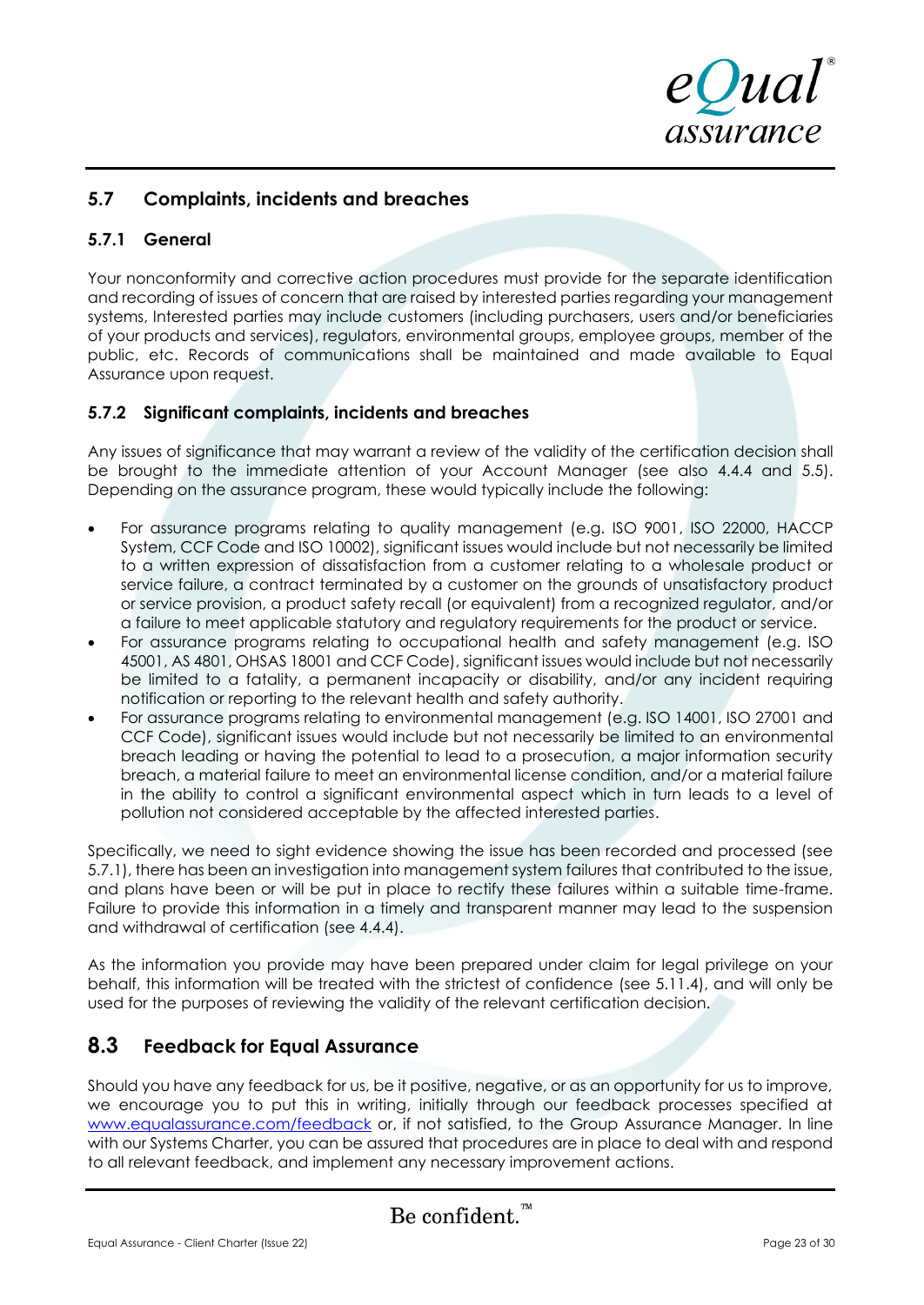

# **8.3 Appealing our decisions**

You and any third party have the right to instigate an Appeal against decisions we make based on refusing an application for certification, refusing to recommend certification, suspension or withdrawal of certification, non acceptance of part or all of the scope of certification; and/or a third party appeal against our decision to grant certification. The Matter and the Appeal shall at all stages be treated by the parties involved as confidential (see 5.11.4). The steps are as follows:

- The Appellant, having made all reasonable attempts to resolve the Matter, shall convey the Matter, in writing, to the General Manager of Equal Assurance. The Appeal shall make it clear that the Appellant wishes to appeal a Matter, be clear in its regard for reasons behind the Matter, be supported by readily available documented evidence, and be signed by an authorized representative of the Appellant.
- Upon receipt, the General Manager shall acknowledge receipt in writing, review relevant documentation, seek explanations from relevant personnel, gathering and verifying all necessary information and document a position in respect to the validity of the Appeal.
- The General Manager shall then pass all documentation relevant to the Appeal to an Assurance Manager independent of the Matter, who shall review the documentation and decide on whether, in their opinion, the Appeal is justified or unjustified. The opinion, and any justifications, shall be conveyed in writing to the General Manager.
- The General Manager shall then convey this result, to the Appellant, in writing, and include any justifications. A copy of the correspondence shall also be sent to any other relevant personnel as required.
- Should the Appeal be justified (i.e. in favour of the Appellant), the Assurance Manager responsible shall ensure relevant corrective action is taken. Should the Appeal be unjustified (i.e. in favour of Equal Assurance), the Appellant shall be given the opportunity to pursue the matter further via the Appeals Committee, provided the Appellant convey this decision in writing to the General Manager, provide reasonable grounds for such a decision, and conveys this decision within 10 working days of being advised of the unjustified Appeal.
	- The Appeals Committee shall be constituted by three persons, as follows:
		- o Chair of the Committee: An Assurance Manager independent from the Matter and the Appeal process to date; and
		- o Two other Members, to be chosen by the Chair, that are independent from and have no interest (in the last 3 years) in either Equal Assurance or the Appellant, are suitably competent and knowledgeable enough to be a Member, are not vetoed by either Equal Assurance or the Appellant, and have signed deeds of confidentiality.
- The Chair shall establish terms of reference for the Appeal, and distribute this to all Appeals Committee Members.
- Equal Assurance and the Appellant shall make submissions to the Appeals Committee within 20 working days after the term of reference have distributed to the Appeals Committee Members. The Appeals Committee Members shall then review the submissions, and vote on whether the Appeal is, in their opinion, justified or unjustified.
- The decision of the Appeals Committee shall be determined by majority vote, and be final. The Chair shall convey this result, to the Appellant, in writing, and include any justifications. A copy of the correspondence shall also be sent to any other relevant personnel as required.
- Should the Appeal be justified (i.e. in favour of the Appellant), the Assurance Manager responsible shall ensure relevant corrective action is taken.

Finally, it should be noted that the Appellant is afforded the right to withdraw the Appeal at any stage of the process.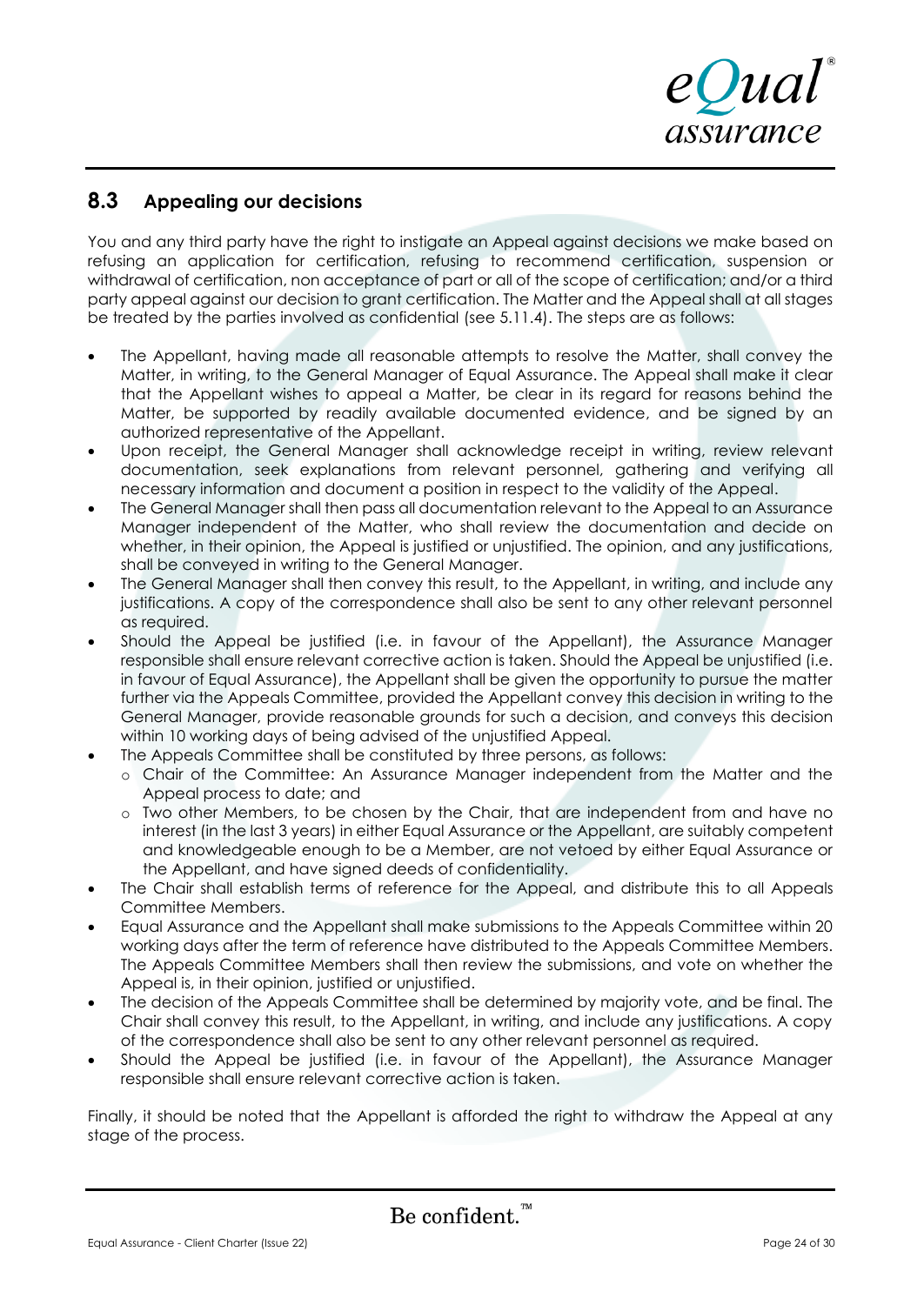

# **5.10 Making changes to your certification**

#### **5.10.1 General**

You may at any time and for any reason voluntarily apply to alter your certification scope or status.

This is done by providing written notice to your Account Manager, advising:

- the reasons behind the change;
- expected timing and duration; and
- the impact you expect the change will have on your current certification.

Such alterations may also effect changes to your fees and terms outlined in your Proposal; your Account Manager will advise you what those changes, if any, will be.

#### **5.10.2 Changes to your scope of certification**

You may at any time and for any reason voluntarily apply for a change in your scope of certification (see 5.10.1).

Your Account Manager will review the status of your management system prior to your request (see 4.4.2 and 4.4.3) and take into consideration any other relevant factors before determining the next course of action. This determination will be documented, and include any justifications. It will be communicated to you, and may include the updating of arrangements such as surveillance activities (see 4.4.2) in order that the integrity of the process is maintained.

#### **5.10.3 Suspension of certification**

You may at any time and for any reason voluntarily suspend your certification status (see 5.10.1). The duration of voluntary suspension of certification cannot exceed 6 months from the date the certification was suspended. Following this time, your certification will be withdrawn by default.

Under suspension, your certification is temporarily invalid. In this case, you must refrain from further promotion of your certification. We shall also make the suspended status of the certification publicly accessible (see 4.4.4.1), and may take any other measures deemed appropriate.

Once you are ready to continue with certification, you will need to provide notice, in writing, to your Account Manager. At this point they will review the status of your management system prior to suspension (see 4.4.2 and 4.4.3) and take into consideration any other relevant factors before determining the next course of action. This determination will be documented, and include any justifications. It will be communicated to you, and may include the updating of arrangements such as surveillance activities (see 4.4.2) in order that the integrity of the process is maintained.

#### **5.10.4 Withdrawal from certification**

We would like to believe our clients are certified through Equal Assurance not because they *have* to, but because they *want* to. For this reason, you may at any time and for any reason voluntarily withdraw from certification (see 5.10.1). In this case, the requirements outlined in 4.4.4.2 will also apply should not continue with certification altogether. If you wish to continue certification with another CAB we will facilitate the transfer for a period of up to 30 days from notification from the other CAB, or up to the Next Activity Due Date, whichever is sooner.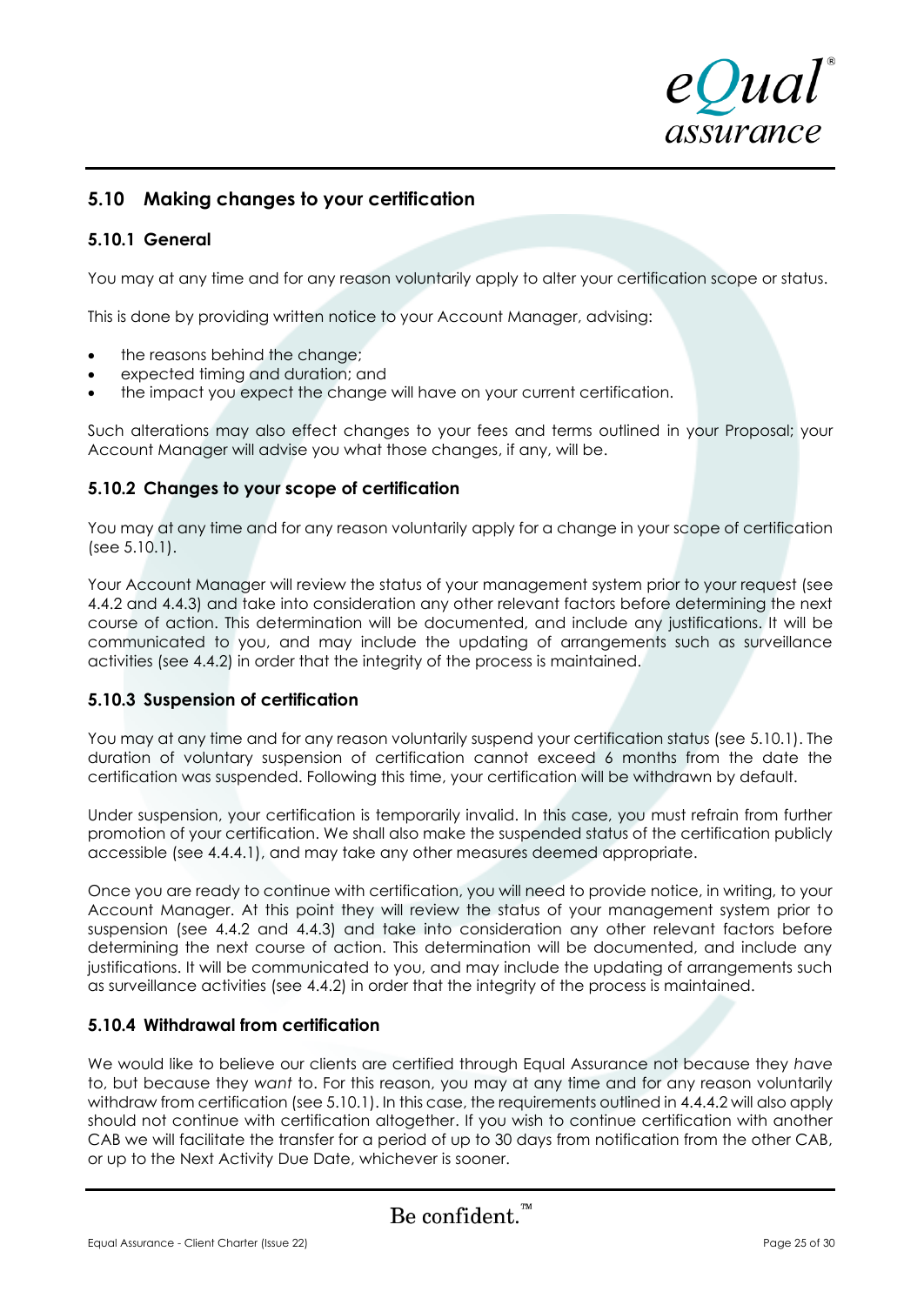

# **5.11 Other requirements**

## **5.11.1 Disclaimer**

Products and/or services provided as part of your Account are provided "in good faith", and are based on the information provided or accessed during the Account period. As a result, we advise that no responsibility for loss occasioned to any persons acting on or refraining from action as a result of any of the results of the products and/or services provided can be accepted.

## **5.11.2 Intellectual property**

In addition to 6.1, please be aware that intellectual property acquired and/or developed by or on behalf Equal Assurance during the Account that you do not own, or have not paid for, shall remain the express property of Equal Assurance and/or its representatives.

#### **5.11.3 Managing conflicts of interest**

Equal Assurance understands the importance of impartiality, and manages potential conflicts of interest to ensure objectivity of its activities. More specifically, and in order to comply with both internal and external requirements (see 5.1), Partner organizations of Equal Assurance do not provide management system consultancy services to clients. Where such services are required by our clients, these services should be sourced independently of the relevant Partner organization.

#### **5.11.4 Privacy and confidentiality**

Except as may be required by law, for regulators (e.g. accreditation bodies, statutory or regulatory authorities) for debt collection purposes, or authorized by contract, Equal Assurance will treat as private and confidential and will not disclose to any third party without prior written consent any information which comes into its possession, the possession of its employees, agents or others by virtue of our arrangements. This notwithstanding, Equal Assurance may need or be expected to provide to interested parties some non-confidential information about the results of specific audits (e.g. in response to complaints).

## **5.11.5 Arbitration**

Disputes or differences arising between you and Equal Assurance, other than Appeals (see 5.9) or payment of fees (see 5.11.6), shall be referred to the relevant authority responsible for commercial disputes within the jurisdiction of the Partner. In the event that the matter is unresolved within 90 days of it being referred, or within such longer period as may be agreed between us or required by the relevant authority, then the matter shall be referred to arbitration. The arbitration shall be conducted in accordance with regulations for the conduct of commercial arbitrations within the jurisdiction of the Partner. An arbitrator will be nominated, who shall effect arbitration, agreed upon in writing by both of us, within 28 days after notice is received by the Partner requesting arbitration, or within such longer period as may be agreed between us or required by the arbitrator.

#### **5.11.6 Law**

You and the Partner providing the certification (the parties) irrevocably submit to the non-exclusive jurisdiction to the courts relating to the Partner organization for the purpose of hearing and determining any dispute arising out of or in connection with these arrangements or their formation or validity and for the purpose of enforcement of any judgment against the respective assets.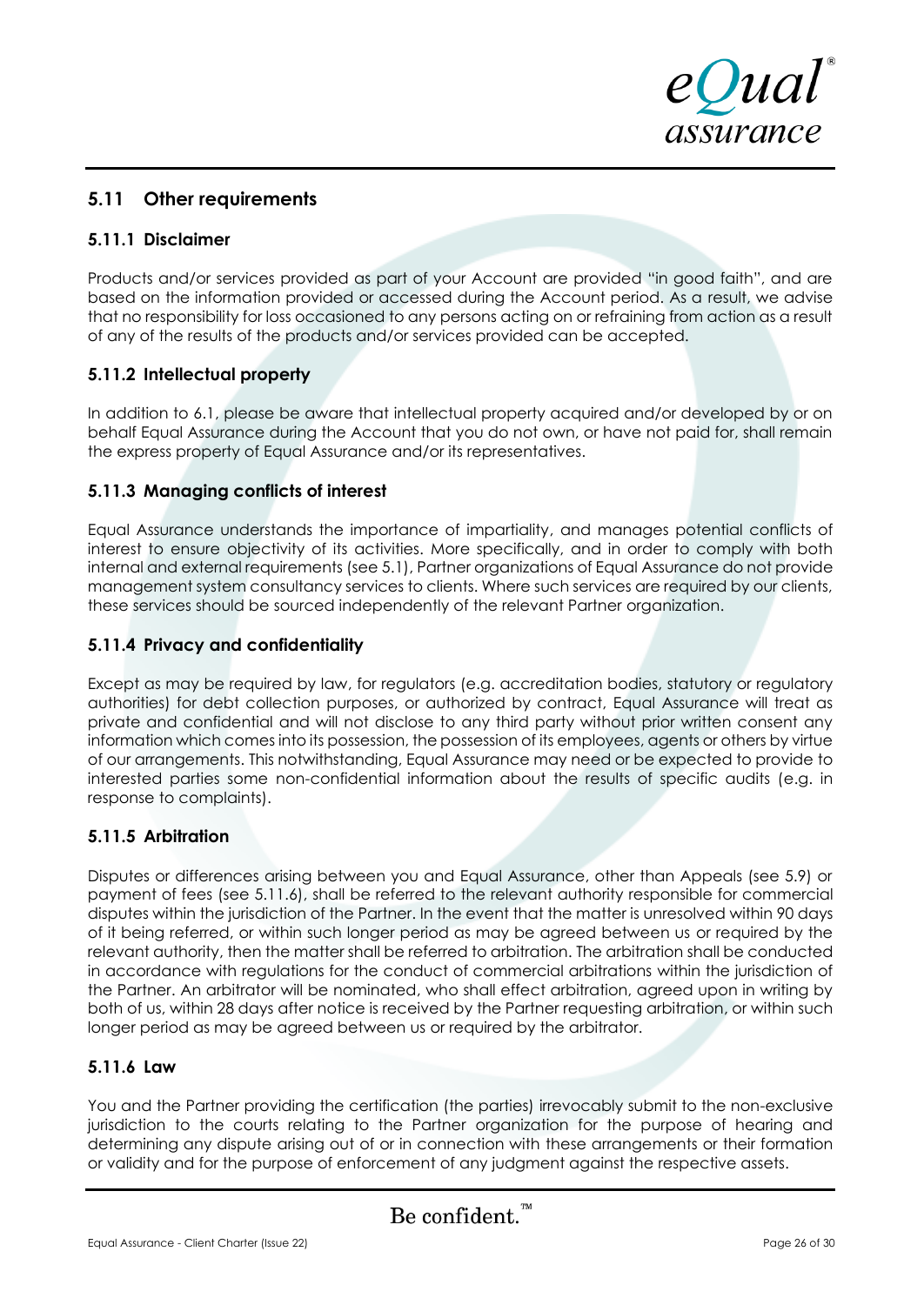

# **6. Using certification and the Q-MarkTM**

# **6.1 Ownership**

The following items remain the property of Equal Assurance:

- the relevant Q-Mark<sup>TM</sup> issued as part of an Assurance Program indicated in Section 3;
- management system documentation and resources used by Equal Assurance for the delivery of products and/ services (e.g. forms, website, database, etc);
- Audit Reports, including their format and content; and
- Certificates, including the Certificate of Application (see 4.2.3), Certificate of Verification and Certificate of Registration (see Section 3), and the Certificate of Confidence (see 4.3.3.4).

# **6.2 Use of the Certificate, Q-MarkTM and other Marks**

As a certified Client, your Certificate of Confidence can be displayed on your website, your office, at sites covered by your certification, promotional events, brochures, etc., so long as the document is not altered in any way. Your Certificate of Confidence can also be reproduced, provided it is reproduced in its entirety. As a certified Client, you are also granted the right to use the Q-Mark™ where appropriate on your website, corporate stationery and marketing material.

The Q-Mark™ may be used as a single mark or, for accredited assurance programs (see 5.1) in conjunction with the relevant Accreditation Mark. When used together, the two Marks shall appear of similar size and used next to each other. The Accreditation Mark is only accessible for programs for which the relevant Partner is accredited, as shown on your Certificate of Confidence. You cannot use the Accreditation Mark on its own. These Marks shall be legible and recognisable.

Where the Marks are used in colour, unless otherwise authorized by Equal Assurance, the Marks shall be used as follows: the Q-Mark<sup>TM</sup> shall be reproduced only in the "teal" colour provided, being Pantone 3135 CP (RGB 0 149 169; HEX/HTML 0095A9; CMYK 100 0 22 10). Colours for the relevant Accreditation Mark can be provided upon request to the relevant accreditation body and shall be used in accordance with these requirements. Where the Marks are used in mono-colour, unless otherwise authorized by Equal Assurance, the Marks shall only be used in black. Where the Marks are used in translucent format over a non-white background, the background shall be of a colour and shading so that the characteristics of Marks shall be clearly distinguishable. The proportions of the Marks shall not be altered; i.e. Marks may be used in any size as long as they remain of equal horizontal and vertical proportions to the original artwork supplied by Equal Assurance.

Use of the  $Q$ -Mark $M$  and the relevant Accreditation Mark shall be used in such a way so as to ensure there is no implication that any given product or service provided by your organization has been certified. The Marks relate to your organization's management system(s), not your processes, products and services. The Marks shall not be used in any way to demonstrate that a product is certified for performance, safety, environmental or other characteristics or any other misleading manner. Where the Marks are to be used on product packaging, accompanying statements shall include the certified Client (name or brand) and type of management system, and shall in no way imply that the product is certified by this means. Product packaging is that which can be removed without the product disintegrating or being damaged, and where accompanying information is considered as separately available or easily detachable. Type labels or identification plates for example are considered as part of the product. The Marks shall not be applied to laboratory test, calibration or inspection reports; in the context of certification, these are deemed to be products.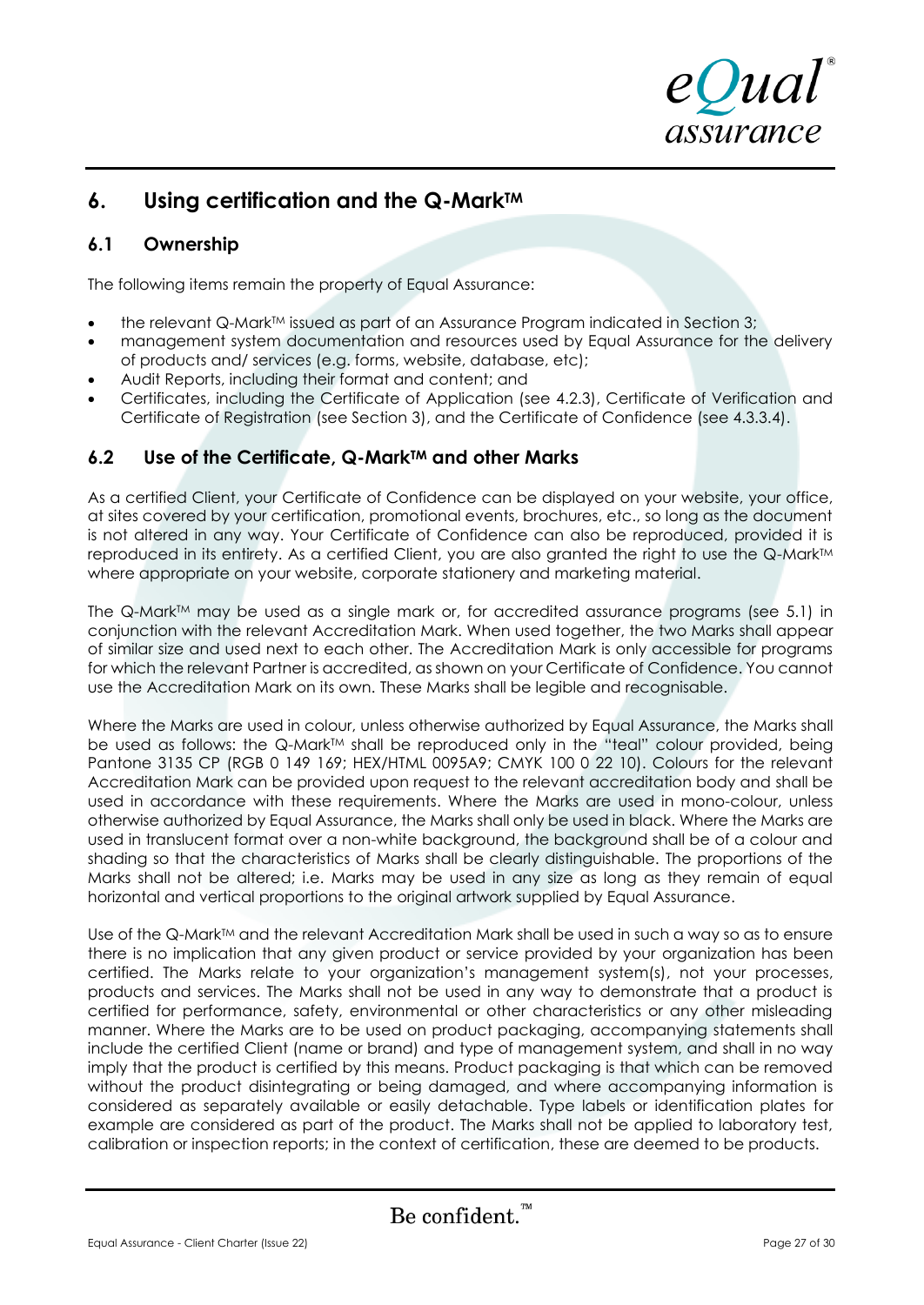

Where a Q-Mark™ is used for an Assurance Program relating to a Certificate of Verification (see Section 2), the following terms of use shall apply:

- The Q-Mark<sup>TM</sup> relating to the Certificate of Verification shall always be used immediately adjacent to at least one other Q-Mark™ relating to the relevant Certificate of Confidence.
- The Q-Mark<sup>TM</sup> relating to the Certificate of Verification shall not be used in a manner that states or implies that Equal Assurance attests to your conformity to the relevant certification criteria.
- The Q-Mark™ relating to the Certificate of Verification shall not be used adjacent to any Accreditation Mark relevant to a Certificate of Confidence.

## **6.3 Publicising your certification status**

The type and extent of publication of your certification is a matter for your organization to decide.

However, in principle, publicising your certification status should not in any way be misleading or deceptive, either by intent or misuse, in respect to your scope of certification.

In particular, if your organization maintains multiple sites, or maintains a scope of certification that does not cover the entire scope of operations for the organization (either operationally or geographically), it will be necessary for you to maintain documented procedures to ensure stakeholders and/or interested parties (particularly customers) are not mislead regarding the certification coverage.

Clients who maintain certified management systems shall note that:

- the issuance by Equal Assurance of a Certificate of Confidence, and the authorization to use the Q-Mark<sup>TM</sup>, does not in anyway, and should not been seen or portrayed to, exempt the Client from its obligations by law; and
- certification of a management system by Equal Assurance does not imply, and must not be used in any instance to imply, certification of a product or service by Equal Assurance, the relevant accreditation body, or the appropriate government agency(ies). Clients are not permitted to imply or make such claims in any advertising, promotional material or other representation or advice.

Finally, you must not use or publicise your certification in such a manner that can or may bring Equal Assurance, its partners, and/or its practices into disrepute, and therefore lose public confidence in our certification.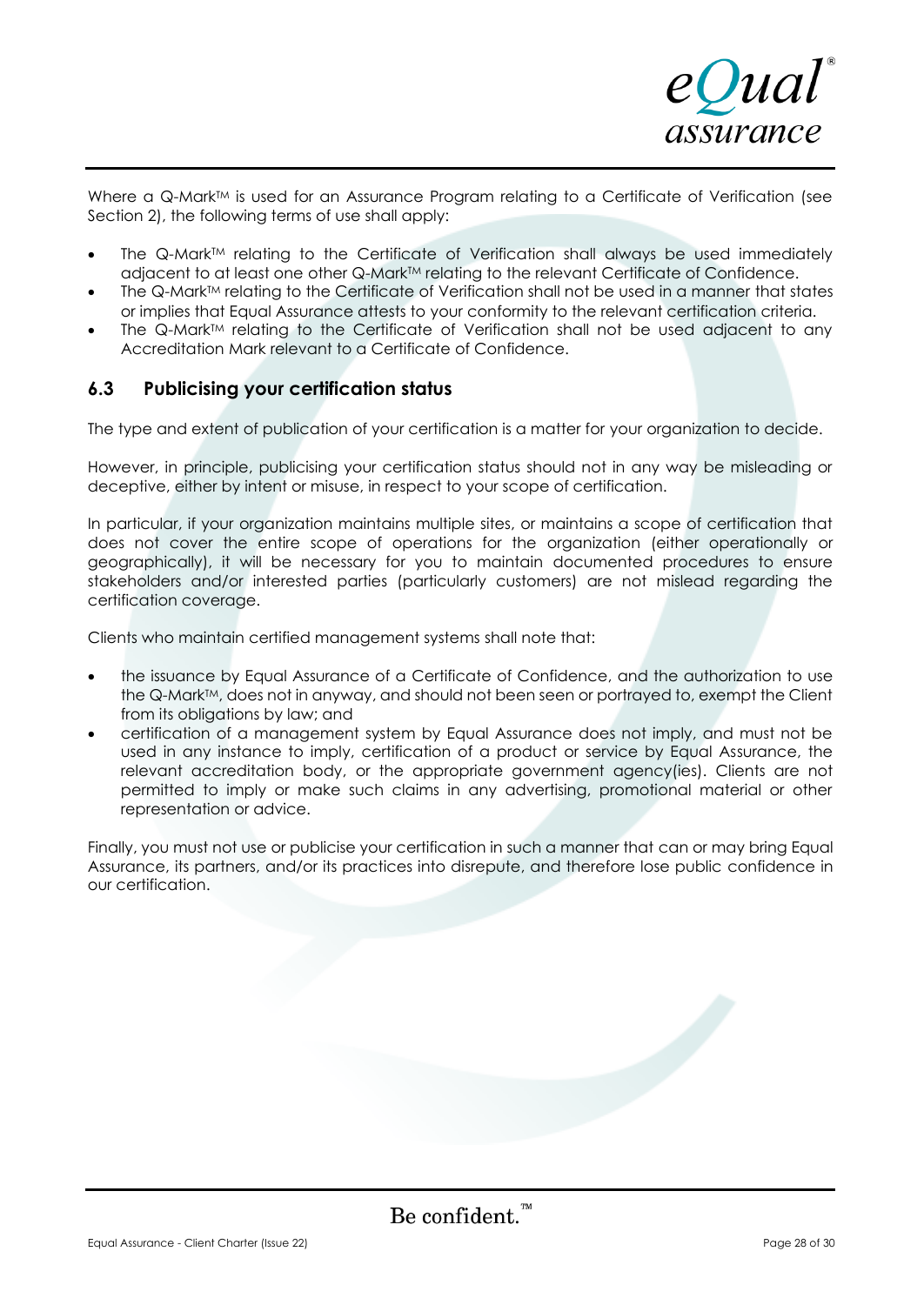# **7. Fees terms and conditions**

Unless stated otherwise in the Proposal (see 4.2.2), the following terms and conditions shall apply to fees charged to you as the Client, by the Partner, on acceptance of our Proposal for the provision of the products and/or services as stated in the Proposal. This forms the Account. Please ensure you review your Proposal in concert with these terms and conditions, as some terms and conditions may have been altered, simplified, waived or may not apply.

- (i) Fees in this Proposal shall be for products or services provided to you by the Partner as defined in the Proposal. Upon acceptance of the Proposal, you charge in favour of the Partner your right, title and interest over your assets and the assets of your directors, owners and shareholders, and authorize us to lodge a mortgage or caveat over those assets to secure payment of our costs and disbursements. You also agree to have you or your directors, owners and shareholders execute any additional documents that are required to perfect the security granted herein.
- (ii) Fees shall be invoiced on completion of the relevant activity.
- 
- (iii) Fees shall be invoiced via email.<br>(iv) Payment terms shall be 7 days. Payment terms shall be 7 days.
- (v) Should invoices not be paid within the payment terms, the Partner reserves the right to charge you debt recovery costs, including interest on outstanding monies, collection agency fees, legal costs, and related costs.
- (vi) The following fees as scheduled in the Proposal shall apply where applicable and as required:
	- a. The Application Fee shall be invoiced following acceptance of the Proposal (see 4.2.3). You will not be issued the Certificate of Application until this Fee is paid.
	- b. The Pre-Certification Audit Fee shall be invoiced following completion of the Pre-Certification Audit (see 4.3.2). You will not be able to proceed to certification or have your Certification Audit (see 4.3.3) until this Fee is paid.
	- c. The Certification Audit Fee shall be invoiced following completion of the Certification Audit (see 4.3.3). You will not be issued a Certificate of Confidence, and will not be certified, until this Fee is paid.
	- d. One of the following surveillance fee arrangements shall apply:
		- i. The Annual Surveillance Audit Fee shall be invoiced following completion of the relevant Surveillance Audit. Your continuation of certification will not be approved until this Annual Surveillance Audit Fee is paid.
		- ii. Special Arrangements shall be invoiced as specified in the Proposal. Your continuation of certification will not be approved unless and until Special Arrangements are met.
	- e. The Re-Certification Audit Fee shall be invoiced following completion of the Re-Certification Audit (see 4.4.3). You will not be re-issued a Certificate, and will not be re-certified, until this Fee is paid.
- (vii) Where not included as part of the scheduled fees, the following unscheduled fees may apply as required:
	- a. Fees detailed in the Proposal exclude taxes or government charges that may apply (e.g. Goods and Services Tax). Where and to the extent such taxes and charges apply, these shall be charged to you.
	- b. Fees detailed in the Proposal exclude accreditation or regulatory body levies that may apply to the services provided (e.g. JAS-ANZ/CCF fees). Where and to the extent such levies apply, these shall be charged to you.
	- c. Fees detailed in the Proposal exclude costs associated with the use of technical experts as required (see 5.3). Where and to the extent such costs apply, these shall be charged to you.
	- d. Travel expenses (e.g. travel time, flights, motor vehicle, accommodation and sustenance) incurred by the Partner, as required to provide the products and/or specified in this Account, shall be charged to you at cost (including internal administration costs). Travel time is typically charged at 50% of the applicable hourly rate.
	- e. The Partner reserves the right to charge you costs associated with cancellations/postponements made by you of confirmed arrangements (e.g. cancelled audits, training, travel, etc.). As a guide, you can expect to incur:
		- i. up to 100% of costs for cancellations/postponements made within 10 working days of arrangements, and
	- ii. up to 50% of costs for cancellations/postponements made within 20 working days of arrangements. f. In the case of an Appeal (see 5.9), where it is determined that the Appeal is unsuccessful, and you are the Appellant, the Partner reserves the right to charge you all costs associated with the Appeal.
	- g. Where your certification is suspended or withdrawn, the Partner reserves the right to charge you costs related to misuse of Q-Mark, communication to interested parties, and other costs as deemed necessary (see 4.4.4 and 5.10).
	- h. Where significant complaints, incidents and breaches are not disclosed (see 5.7.2), the Partner reserves the right to charge a penalty of 100AUD per undisclosed complaint, incident or breach of significance.
	- i. Any additional products and/or services requested by you, or necessary for the effective delivery of the Account, shall be charged by the Partner at the applicable rates quoted in the Proposal (or part thereof) plus associated costs. This may include Follow-up Audits (see 4.4.2.2), Special Audits (see 4.4.2.3), Pre-Certification Audit as part of recertification (see 4.4.3), Technical Experts (see 5.1) and/or other products and services.
- (viii) Where certification is suspended (see 4.4.4.1 or 5.10.3), surveillance fees shall still apply.
- (ix) Where certification is withdrawn (see 4.4.4.2 or 5.10.4), all outstanding fees will still need to be paid.
- (x) The Partner reserves the right to review fees quoted in the Proposal in line with inflation, regulatory changes, commercial/market circumstances, your internal changes, etc. You will be given sufficient notice of any changes.
- (xi) Unless otherwise stated, the Proposal is valid for 4 weeks from the date of issue.